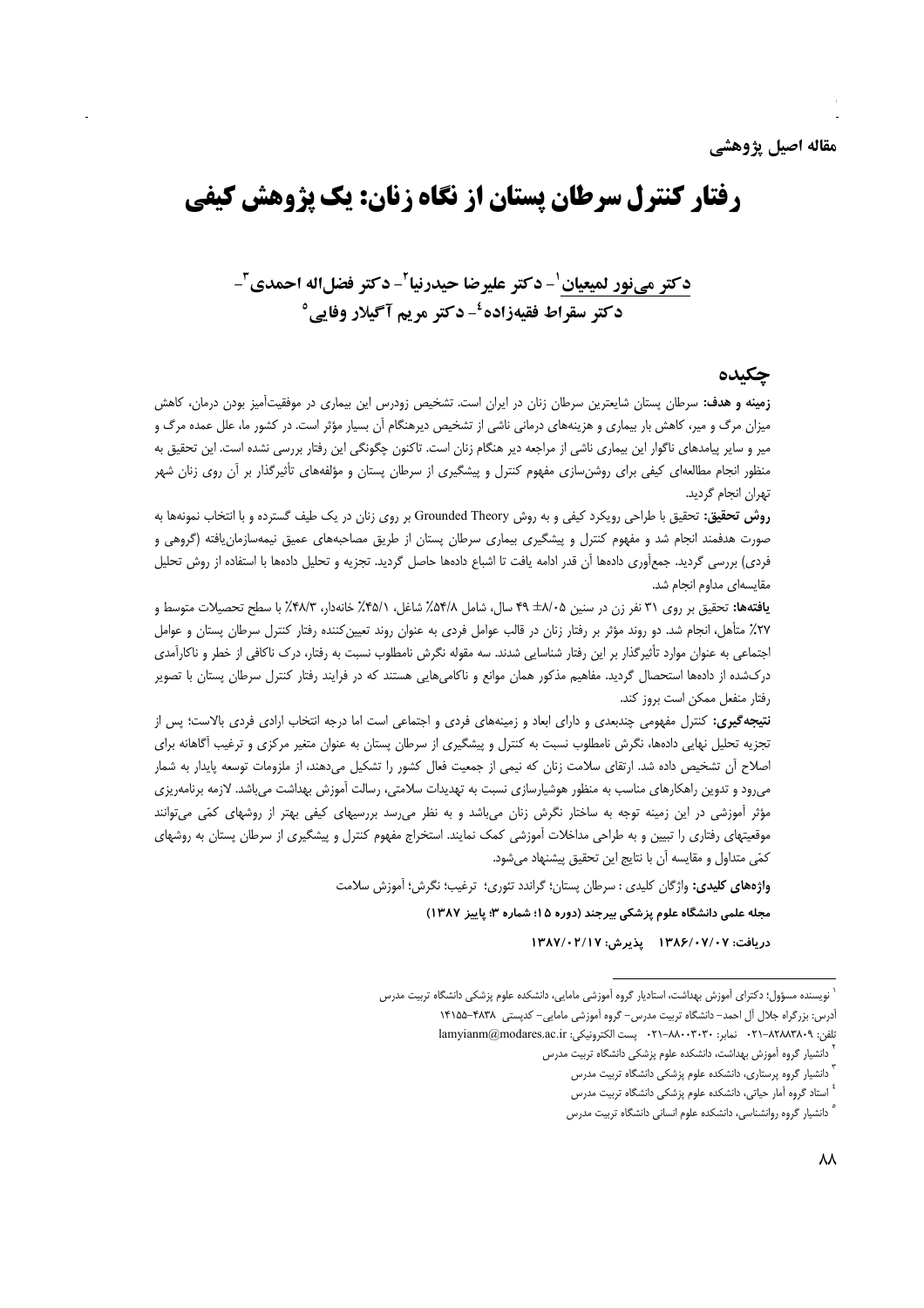#### مقدمه

سرطان پستان به عنوان شایعترین سرطان زنان و دومین عامل مرگ و میر در بین آنان بعد از سرطان ریه شناخته شده است (۱) به گزارش انجمن سرطان آمریکا ٌ بیش از ۲۱۲۹۲۰ مورد جدید سرطان پستان در سال ۲۰۰۵ میلادی در آمریکا شناخته شده و ۴۰۹۷۰ نفر به همین دلیل جان خود را از دست دادهاند؛ از هر هشت زن یک نفر در معرض خطر ابتلا به سرطان پستان قرار دارد (۲). به گزارش سازمان بهداشت جهاني (WHO) ساليانه ١٪-٢٪ به ميزان بروز اين سرطان در جهان افزوده می شود و بر اساس بررسیهای انجام شده، تقریباً نیمی از موارد شناسایی شده در کشورهای در حال توسعه خواهد بود (۴،۳). زن بودن و افزایش سن، دو عامل مهم و غیرقابل تغییر در بیماری سرطان پستان می باشد؛ از این رو کنترل و پیشگیری از سرطان پستان یک مشکل جدّی و اساسی بهداشتی در حوزه سلامت زنان مطرح می باشد (۵). لازم به ذکر است بیش از ۸۰٪ سرطان پستان در زنانی دیده می شود که هیچ عامل خطری ندارند و نیز ممکن است بروز آن كاملاً بدون علامت باشد و هنوز علت واقعى اين بيمارى هنوز ناشناخته است؛ ولی شیوه مشخصی برای جلوگیری از ابتلا به سرطان پستان وجود ندارد؛ به اعتقاد سازمان بهداشت جهانی بهترین راه کنترل آن، تشخیص به هنگام (زودرس) بیماری است (۶).

این بیماری در کشور ما، در رأس سرطان های زنان قرار دارد و مطالعات شیوع آن بیشتر منطقهای بوده و متأسفانه به دليل فراگير نبودن ثبت وقايع حياتي بخصوص سرطان، نمي توان در مورد بروز، شيوع و ميزان مرگ و مير دقيق حاصل از آن اظهارنظر قطعی کرد (۷). اما بر اساس نظر کارشناسان، کشورمان از نظر شیوع سرطان پستان، جزء مناطق کم شیوع نیست و بررسیها نشان میدهد زنان ایرانی نسبت به همتایان غربی خود، ۱۰ سال زودتر به این بیماری مبتلا می گردند (۸). محققان، میزان بالای مرگ و میر زنان

بر اثر سرطان پستان را ناشی از تشخیص دیرهنگام این بیماری میدانند و موفقیت کشورهای پیشرفته در کنترل مرگ و میر و سایر پیامدهای ناشی از بیماری را در گرو تشخیص بموقع (زودرس) آن دانستهاند؛ زیرا بقای فرد به طور مستقیم در ارتباط با مرحله بیماری در زمان تشخیص می باشد (۹). Tolma و همکاران گزارش دادهاند در طی سی سال گذشته، پژوهشگران سعی در تبیین عملکرد کنترل سرطان پستان با استفاده از مدلهای آموزشی و تئوریهای رفتاری نظیر، تئوری رفتار برنامهریزی شده،<sup>†</sup> مدل مراحل تغییر،<sup>‡</sup> مدل اعتقاد بهداشتي،<sup>§</sup> مدل فرايند تطابق احتياطي، \*\* تئوري عمل منطقی،'' و تئوری یادگیری اجتماعی،'' نمودهاند (۱۰) اما متأسفانه اطلاعات بنيادين و مقدماتي درباره چگونگي اين رفتار در بین زنان کشورمان بسیار محدود است و تاکنون گزارشی در این زمینه منتشر نشده و یا در دسترس پژوهشگران قرار نگرفته است. طبق بررسیهای به عمل آمده، ۷۰٪ زنان مبتلا به سرطان در ایران، به دلیل تأخیر در مراجعه برای انجام تستهای تشخیصی و پیشرفتهبودن مراحل بیماری در مدت کوتاهی فوت مینمایند (۱۱). آموزش و مراقبتهای موفق بهداشتی در گرو درک ماهیت انسان، تجارب زندگی، عقاید و نظرات افراد است (۱۲). به دلیل اهمیت موضوع، سؤالاتی مبنی بر این که، کنترل و پیشگیری سرطان یستان از دیدگاه زنان چگونه است؟ از نظر آنان حفاظت از سلامت خود به چه معنایی است؟ مهمترین مسأله چیست؟ و آموزش سلامت چگونه می تواند انجام پذیرد؟ مطرحشده و جستجو و یافتن پاسخ آنها از اولویتهای ارتقای سلامت زنان تلقى مى گردد. با توجه به نظر Strauss و Corbin، تحقيق کیفی روشی مناسب جهت کشف ویژگیها و تجربیات افراد و آنچه که در پس آن تجربیات قرار دارد می باشد (۱۳)؛ علاوه

<sup>\*</sup> American Cancer Society

<sup>&</sup>lt;sup>†</sup> Theory of Planned Behavior

<sup>&</sup>lt;sup>‡</sup> Trans theoretical Model

<sup>&</sup>lt;sup>§</sup> Health Belief Model

<sup>&</sup>lt;sup>\*</sup> Precaution Adoption Process Model

<sup>&</sup>lt;sup>††</sup>Reasoned Action Theory

<sup>&</sup>lt;sup>##</sup> Social Cognitive Theory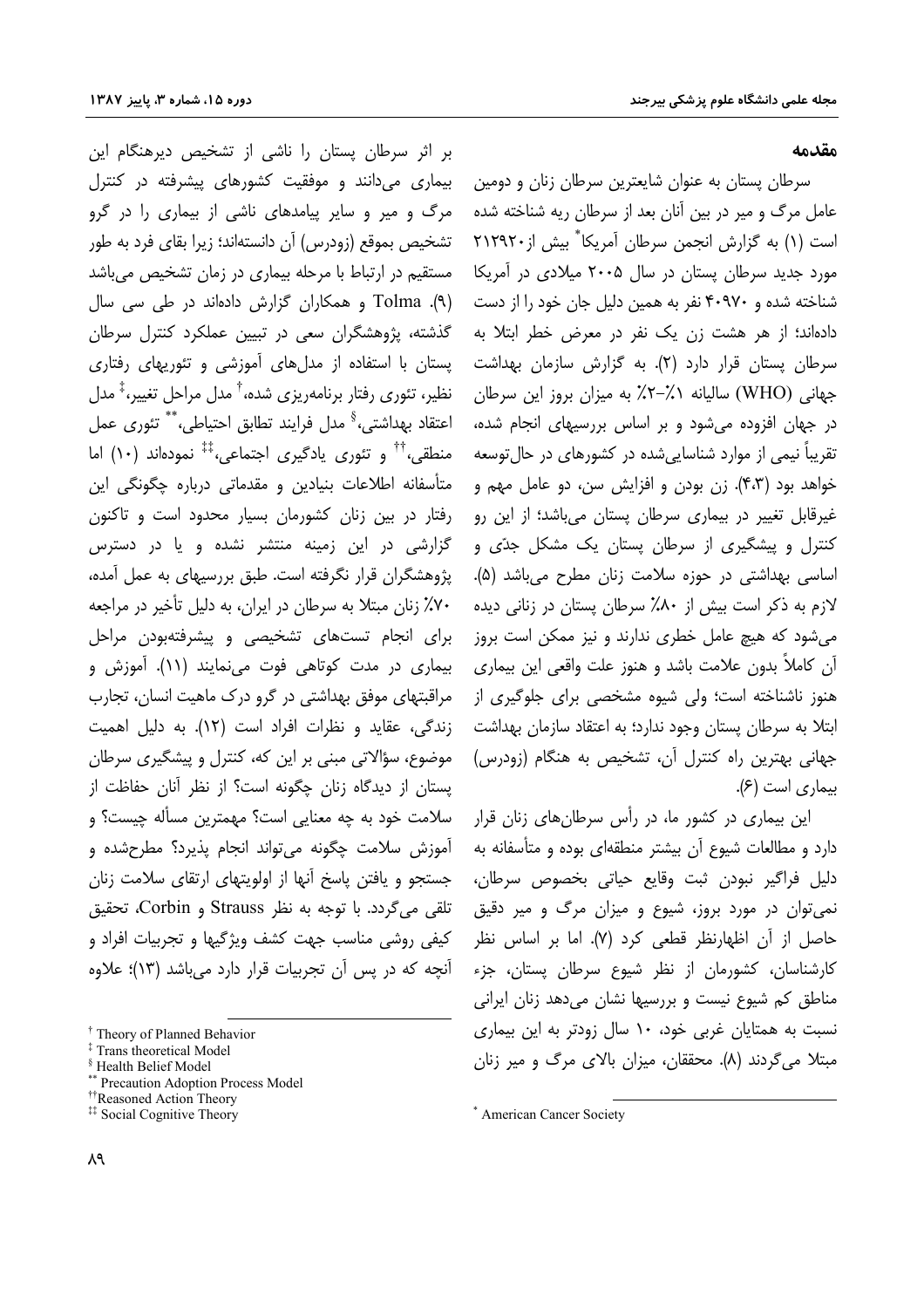نمونه گیری تئورتیک ٔٔ ٔٔ ٔ (۱۵) به این شرح انجام شد: اولین نمونهها از بین زنان مبتلا به سرطان پستان و زنان در معرض خطر ابتلا انتخاب شدند. تجزیه و تحلیل دادههای حاصل از هر مصاحبه عمیق، راهنمایی برای انتخاب نمونههای بعدی بود و نمونه گیری آن قدر ادامه یافت تا دادهها به اشباع $^{\ddagger\ddagger\ddagger}$ برسند (١۶). دادههای حاصل از شش مصاحبه اولیه، محقق را به انجام مصاحبه با تعدادی از اعضای تیم سلامت اعم از پزشک، ماما، پرستار و کارکنان مراکز بهداشتی، درمانی هدایت نمود؛ بدین ترتیب به دلیل تنوع فراوان نمونهبرداری، فرصتی فراهم شد که مشارکتکنندگان بتوانند اطلاعات دست اولی در اختیار محقق قرار بدهند.

جهت انجام تحقیق، از مصاحبههای باز نیمه ساختاریافته به عنوان روش اصلی جمع آوری دادهها استفاده گردید؛ زیرا این نوع مصاحبه به دلیل انعطاف داشتن و عمیق بودن مناسب پژوهش کیفی است (۱۷). در ابتدای هر مصاحبه، خصوصيات نمونهها شامل سن، نوع اشتغال، سطح تحصيلات، وضعیت تأهل، وضعیت ابتلا، مدرک تحصیلی و واحد سازمانی در فرم مخصوص ثبت می شد؛ راهنمای مصاحبه شامل چند سوال اصلی باز بود که به شرکتکنندگان اجازه میداد تا دیدگاهها و تجربیاتشان را تا حدّ امکان به طور کامل بیان کنند؛ به عنوان مثال در ابتدا از مشارکتکنندگان پرسیده می شد وضعیت سلامتی خود را توصیف کنند و سیس از آنان خواسته می شد تا به توصیف ادراکات و تجربیات خود در رابطه با بیماری مورد نظر، نحوه کنترل، شرایط مؤثر بر کنترل و پیامدها بیردازند. تمام مکالمات بر روی نوار صوتی دیجیتال ضبط و سپس کلمه به کلمه دستنویس شد و مورد تجزیه و تحليل قرار گرفت. مدت زمان مصاحبهها بين ٣٠ الى ١٨٠ دقیقه و به طور متوسط یک ساعت و نیم طول می کشید و هر مصاحبه یک الی سه جلسه بسته به میزان تحمل و علاقه مشارکتکنندگان به ادامه گفتگو و متشکل از جلسات فردی تا گروهي ٍ سه الي پنج نفره انجام مي پذيرفت. بر طبق نظر

بر این، این گونه تحقیقات درباره چرایی و چگونگی یک یدیده به طور عمیق *ت*ری (نسبت به روشهای کمّی) نظر مي دهند (١۴) و به همين دليل، پژوهش كيفي حاضر با هدف تبیین دیدگاهها، تجارب و نظرات زنان پیرامون کنترل و پیشگیری از سرطان پستان و دستیابی به سؤالات پژوهش انجام گرفته است. کارکرد یافتههای این رویکرد در این پژوهش می تواند در چارچوب آموزش افراد در حیطههای غربالگری، ٌ مراقبت از سلامت خود،<sup>†</sup> کنترل و تشخیص زودرس،<sup>‡</sup> توانمند محوری،<sup>§</sup> خود پایشی ٌ ٌ به شکل انعطاف پذير و يويا<sup>††</sup> تعريف و اجرا گردد.

# روش تحقيق

این تحقیق با طراحی مطالعه کیفی $^{\ddagger\ddagger}$  و تحلیل محتوا با استفاده از، روش گراندد تئوری<sup>§§</sup> انجام شد. جامعه مورد بررسی را ۳۱ زن که ۲۱ نفر از آنان به نوعی در معرض خطر ابتلا به سرطان يستان قرار داشتند (سن بالای ۴۰ سال، وجود یک نفر مبتلا در بستگان درجه یک نظیر مادر، خواهر و یا دختر، سابقه هر گونه سرطان در خانواده) و ۱۰ نفر که مبتلا به سرطان پستان بودند، تشکیل دادند. این افراد با موقعیتهای متفاوت از نظر وضعيت شاغل يا خانهدار بودن، سطح تحصيلات، وضعيت تأهل، سطوح مختلف اقتصادي، اجتماعي و فرهنگی که مایل بودند تجارب و دیدگاههای خود را پیرامون بیماری و مراحل کنترل آن با پژوهشگر در میان بگذارند بودند.

برای جمعآوری دادهها، ابتدا نمونهگیری هدفمند ٌ ۖ \* استفاده شد و سپس بر اساس کدها و طبقات ایجاد شده

<sup>&</sup>lt;sup>†††</sup> Theoretical Sample

**<sup>###</sup> Saturation** 

Screening

Self - Care

<sup>‡</sup> Early Detection/ Control

<sup>&</sup>lt;sup>§</sup>Empowerment - Oriented

Self - Control/Monitoring

<sup>&</sup>lt;sup>††</sup> Flexible / Dynamic <sup>##</sup> Qualitative Research

<sup>&</sup>lt;sup>§§</sup> Grounded Theory

<sup>\*\*\*</sup> Purposeful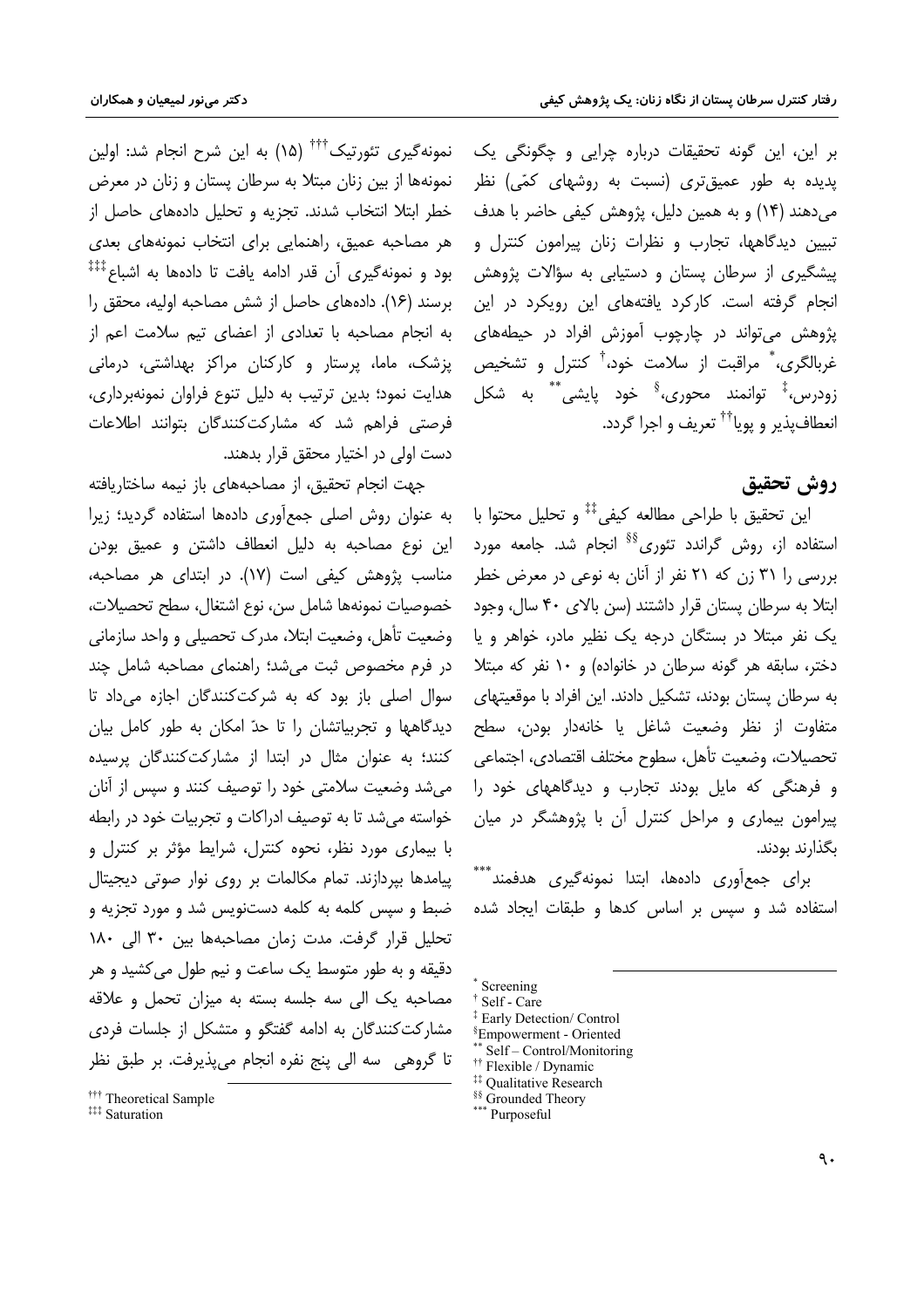Streubert و Carpenter بحثهای گروهی بویژه هنگام جمع آوري اطلاعات حساس بسيار مفيد هستند (١۴).

محيط پژوهش متناسب با اصول پژوهش كيفي، واقعي و طبیعی بوده و کلیه مصاحبهها نخست با توجه به ویژگیهای ارتباط با زنان و مهارتهای مصاحبه عمیق در مکانهایی که زنان تمایل داشته و مطابق خواست آنان در ادارات، درمانگاه، منازل و فرهنگسرای زنان توسط پژوهشگر صورت گرفته است.

تجزیه و تحلیل اطلاعات به روش اشتراوس و کوربین و همزمان با جمعآوری دادهها صورت گرفت؛ در این روش، بعد از انجام هر مصاحبه و یا بحث گروهی، نوارها کلمه به کلمه نسخهبرداری و قبل از انجام مصاحبه بعدی آنالیز می گردیدند. به دنبال نسخهبرداری، نوارها مجدداً گوش داده میشدند و یادداشتهایی در نسخهها نوشته می شد. یادداشتها شامل توصیههایی از جمله موضوعات و زمینههای تکراری، تأکیدات مشارکت کنندگان و افکار و ایدههای خود محقق درباره ویژگی و اهمیت دادهها بودند. نسخهها چند روز بعد از نسخهبرداری مجدداً خوانده و کدگذاری میشد و نتایج با اولین کدگذاری مقایسه می گردید. کدگذاری تکرارشده و رسیدن به نتایج مشابه، ثبات و هماهنگی ٌ دادهها را تأیید می کند. در مرحله کدگذاری باز <sup>۲</sup>، محقق خط به خط دادهها را بازنگری و مفاهیم اصلي آن را استخراج نمود. دو شيوه به كار رفته در اين مرحله عبارت بودند از استفاده از زبان (شیوه گویش) و کلمات فرد مصاحبهشده و نیز کدهای دلالتانگیز که محقق بر مبنای مفاهیم موجود در دادهها می ساخت. سیس در کدگذاری محوری<sup>‡</sup> کدهای اولیه به طبقهها و زیر طبقهها نامگذاری شدند. کدها و طبقههای هر مصاحبه با کدها و طبقات مصاحبههای دیگر برای مشخص شدن ارتباطات مشابه مقایسه گردیدند. کدهای محوری بر روی شرایط و موقعیتهایی که موجب پیدایش پدیده هستند و نیز راهبردهای

\* Consistency

به کارگرفته شده برای کنترل پدیده تمرکز یافت. این فرایند اجازه داد تا ارتباطات بين طبقهها با زيرطبقههايشان انجام شود. بعد هر طبقه با سایر طبقات مقایسه شد تا اطمینان حاصل شود که از همدیگر متمایز هستند. در کدگذاری انتخابي <sup>§</sup> محقق به تعيين متغير و مفاهيم اساسي پرداخت و طبقات اصلی و ارتباطات آنها را پرورش داد. در نهایت شش طبقه اصلی از دادهها استخراج گردید. اگر چه افراد مختلفی مورد مصاحبه قرارگرفتند اما عبارات و کلمات کلیدی به دست آمده در میان مصاحبهها سازگار بود (۱۸،۱۷). برای اطمینان از صحت و استحکام تحقیق ٌ ٌ (که معادل روایی و پایایی روش تحقیق کمّی است)؛ از روشهای زیر طبق نظر Streubert و Carpenter استفاده گردید:

قابلیت پذیرش<sup>††</sup> از طریق مرور دستنوشتهها توسط مشارکتکنندگان<sup>‡‡</sup>، استفاده از نظرات تکمیلی همکاران<sup>88</sup>، بررسی مداوم و تخصیص زمان کافی ٌ ٌ و مقبولیت ِن<sub>ْ </sub>وهشگ <sup>†††</sup>

در پژوهشهای کیفی، پژوهشگر علاوه بر این که طراح و تحليل گر مطالعه است، ابزار اصلى جمع آورى اطلاعات نيز هست؛ بنابراین مهارت، تجربه و دقت وی در ایجاد ارتباط و نتيجه پژوهش بسيار مهم است (۱۹،۱۴). در اين تحقيق، سابقه فعالیت پژوهشگر در حیطه سلامت زنان نکته مثبت و مؤيد مطلب است.

به منظور تعيين Inter-Transcripts Reliability مرور دیگری توسط تعدادی از اساتید که در زمینه تحقیق کیفی دارای تجربه بودند $\ddagger^{\ddagger\ddagger}$  و نیز سه نفر از پزشکان متخصص و سه نفر از زنان جهت بازخورد (External Check) انجام گرفت که پس از بررسی مفاهیم،

\*\* Rigor

<sup>&</sup>lt;sup>†</sup> Open Coding

<sup>‡</sup> Axial Coding

<sup>&</sup>lt;sup>§</sup> Selective Coding

<sup>&</sup>lt;sup>††</sup> Credibility <sup>##</sup> Member Check

<sup>§§</sup> Peer Check

<sup>\*\*\*</sup> Prolonged Engagement

<sup>&</sup>lt;sup>†††</sup> Credibility

<sup>###</sup> Peer Debriefing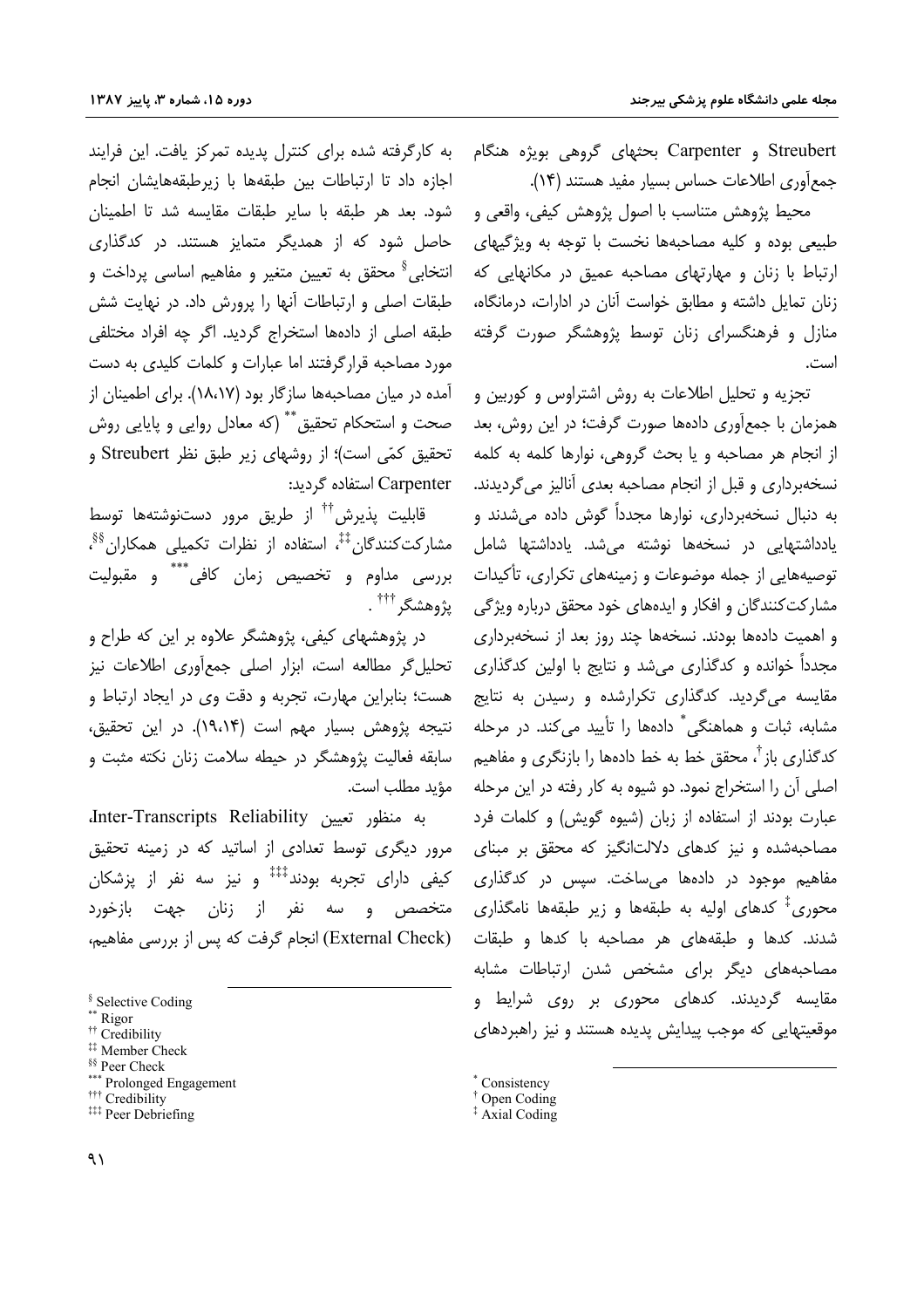$49 \pm 11.0$ 

تناسب یافتهها را مورد تأیید قرار دادند؛ از طرف دیگر حداکثر تنوع در نمونه گیری عینیت پذیری و قابلیت پذیرش دادهها را تأييد نمود.

سعی شده است به طور دقیق تمامی گامهای برداشته شده در تحقیق و تصمیمات انجام شده، به منظور رسیدگی بعدی ٌ ثبت گردد تا دیگر محققان در بررسیهای آتی قادر به برداشتن این گامها باشند.

از ۸۹۶ کد خام اولیه، در کدگذاری مرحله اول با کدهای واقعی<sup>†</sup> یعنی با کلمات و عبارات خود مشارکت کنندگان و با حذف کدهای تکراری و مشابه، در مجموع ۱۸۸ کد در مرحله کدگذاری باز و ۱۴ طبقه و ۲۶ زیر طبقه در مرحله کدگذاری محوری دستهبندی گردید. مقایسه مقولات شکل گرفته در نهایت موجب پیدایش مفاهیم اصلی با دستهبندیهای شش گانه کلّی با دو بعد مثبت و منفی یعنی رفتار (عملکرد) فعال و رفتار (عملکرد) منفعل انجامید. جمع آوری دادهها و تجزیه و تحلیل آنها در طی هشت ماه در سال ۸۴–۱۳۸۳ به طول انجاميد.

در طی تحقیق، کسب رضایت أگاهانه مشارکتکنندگان برای شرکت در پژوهش، رعایت اصل رازداری، محفوظ بودن حق کنارهگیری در هر مرحله از پژوهش لحاظ شد و در صورت عدم تمایل برای ادامه همکاری، کلیه نوارهای نامبرده در حضور وي پاک ميگرديد؛ همچنين تحقيق حاضر در کمیته پژوهش دانشگاه تربیت مدرس مورد تأیید قرار گرفت و مجوزهای لازم قبل از جمعآوری دادهها، از مسؤولین مربوطه و مشار کت کنندگان اخذ گردید.

## بافتهها

در این تحقیق ۳۱ نفر مشارکت نمودند که ویژگیهای آنها در جدول ١ نمايش داده شده است؛ ٥۴/٨٪ مشاركت كنندگان شاغل، ۴۵/۱٪ خانهدار، ۴۸/۳٪ با سطح تحصیلات متوسط و ۲۷٪ متأهل با میانگین سنّی ۸/۰۵±۴۹ سال بودند.

| منٹی رس نیوزم برزنسی<br>دیر تیهی سبک<br>جعون ا |      |         |                    |              |
|------------------------------------------------|------|---------|--------------------|--------------|
|                                                | درصد | فراواني | مشخصات جمعيتشناختي |              |
|                                                | ۴۵/۱ | ۱۴      | خانەدار            | موقعيت شغلي: |
|                                                | 54/7 | ۱۷      | شاغل               |              |
|                                                | 19/5 | ۶       | بی سواد و کم سواد  | سطح تحصيلات  |
|                                                | ۴۸/۳ | ۱۵      | متوسط              |              |
|                                                | ۳۲/۲ | ۱۰      | عالی               |              |
|                                                | ٨٧   | ۲۷      | متأهل              | وضعيت تأهل   |
|                                                | ۱۳   | ۴       | مجرّد یا متارکه    |              |

حده1. ١- ويؤگيهاي حمعيتشناختي زنان مورد پررسي

با توجه به تجزيه و تحليل دادهها مى توان تجارب و نظرات زنان ييرامون ابعاد مختلف رفتار كنترل سرطان يستان را با شش درون.ایه $^{\ddagger}$ اصلی درک موقعیت، کارآمدی شخصی، نگرش نسبت به رفتار، اطلاع رسانی، ارتباطات و حمایت استحصال نمود. جدول ٢ درون مايهها و طبقات فرعي أنها را نشان می دهد.

میانگین سنّی و انحراف معیار

در این بخش یافتهها با توضیح مکفی درونمایهها به شرح ذيل ارائه ميگردد:

**درک موقعیت:** درک ناکافی از خطر با سه زیر طبقه غفلت و سهل|نگاری، عدم تبعیت از توصیه پزشک و انکار عامل عملکرد منفعل و خطر درک شده به عنوان عامل عملکرد فعال تحت دو زیر طبقه دریافت خطر و درک اهمیت عنصر زمان و در مجموع درونمایه درک موقعیت در این بخش استحصال گردید.

بیشتر مشارکتکنندگان (۲۶نفر) در این تحقیق، به مواردی اشاره نمودند که حاکی از غفلت زنان از خطری است که احتمال زیادی دارد که در معرض ابتلا به آن قرار داشته باشند. یکی از زنان تحصیل کرده اظهار داشت: "ما در خانواده، فقط زمان بروز مشكل به پزشك مراجعه مى كنيم." اغلب مشارکتکنندگان در این پژوهش صراحتاً بیان میکردند: "كلاً ما زنان ايراني به سلامت خود بي توجهيم." و در توضيح بیشتر این عملکرد، به نکاتی نظیر "اولویت دادن دیگران بر

<sup>‡</sup>Themes

<sup>\*</sup> Audit ability

<sup>&</sup>lt;sup>†</sup> Substantive Codes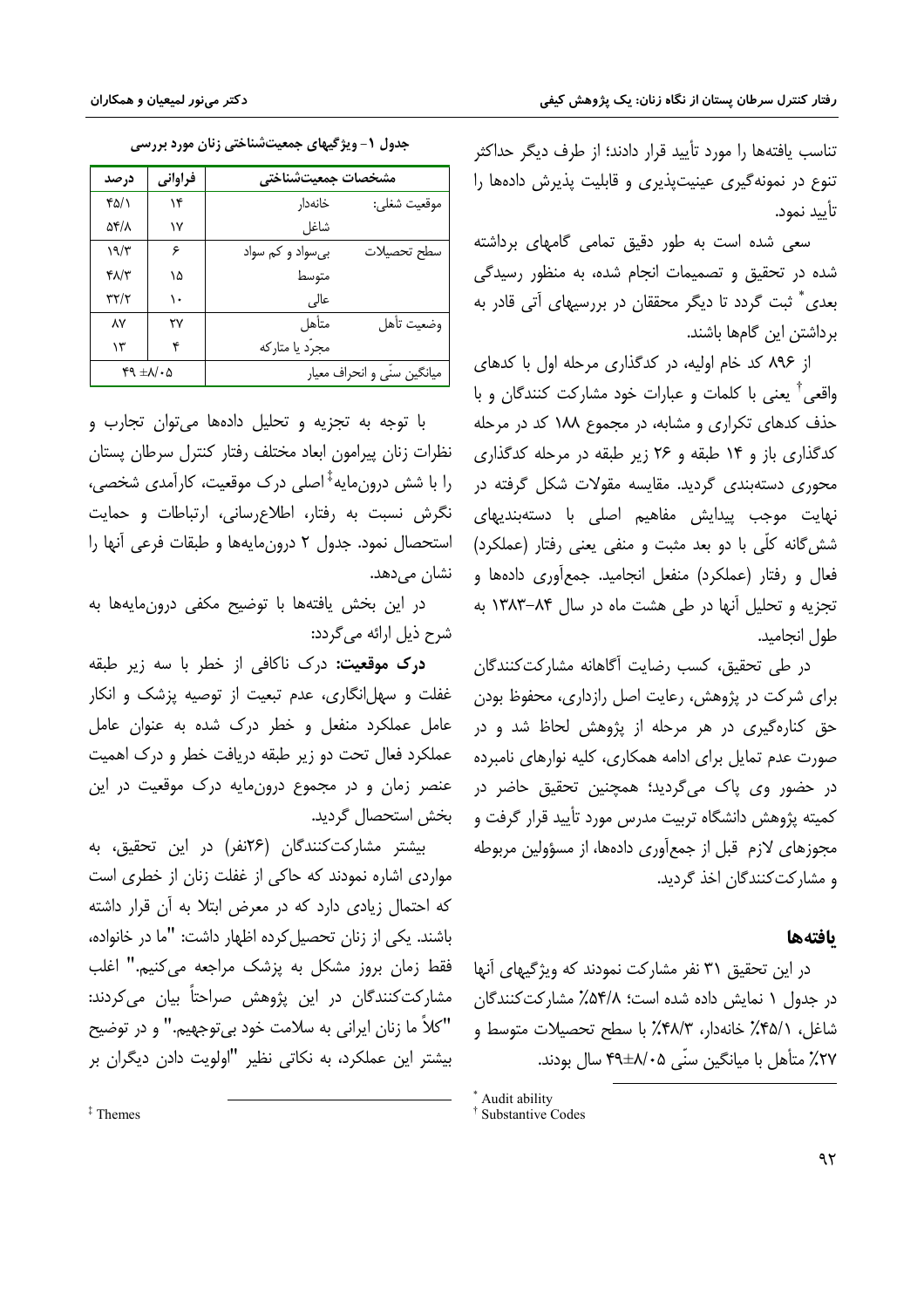درد، کمبود وقت، عدم تبعیت از توصیه پزشک، کم اهمیت

خود به معنای از خودگذشتگی"، "باورمندی به حفاظت دائمی ِ آنان به دانش نظری کسب شده و به عبارت دیگر عدم از ابتلا به سرطان پستان به دلایل شیردهی یا فقدان سابقه پایبندی به توصیههای علمی است. انکار احتمال ابتلا به بیماری در فامیل"، "عدم اولویت کنترل سلامتی (چک آپ) پیماری با توجیه فقدان سابقه در خانواده یا بستگان درجه یک در سبد هزینه خانوار"و "اهمال در جستجوی کسب اطلاعات ه از جمله موارد مکرّر مورد اشاره مشارکتکنندگان بود. فقدان لازم به دلایل فرهنگی" اشاره می *ک*ردند. یکی دیگر از مشکلات جدّی دیگر که در میان بخش اعظم زنان شمردن لزوم اقدام برای مراقبت از سلامت خود، از جمله تحصيل كرده جامعه نيز به چشم مي خورد، فقدان التزام عملي \_ نكات قابل توجه و مشهود در مصاحبهها بود.

جدول ٢- طبقات استخراج شده از تحليل دادهها

```
١- اطلاع, ساني
                            ١-١ أموزش همگاني عامل عملكرد فعال شامل خرده طبقات ذيل:
  طبقه رسانه و تبلیغات سلامت نگر
                                                           ارتقاى اطلاعات
                                       آموزش فراگير
                             ٢–١ أموزش نارسا عامل عملكرد منفعل شامل خرده طبقات ذيل:
                                                           اطلاعات ناقص
                     ضعف در رسانه و تبلیغات سلامتنگر
                                                                      ٢- ا, تىاطات
                      ١–٢ ارتباط موءثر بهداشتي عامل عملكرد فعال شامل خرده طبقات ذيل:
عملکرد مناسب پزشک ۔ وظیفهگرایی مراکز بهداشتی، درمانی ۔ آثار مثبت ارتباط گروهی
                     ٢-٢ ارتباط نا مؤثر بهداشتى عامل عملكرد منفعل شامل خرده طبقات ذيل:
                  عملکرد نامناسب پزشک _ ضعف کارکردی مراکز بهداشتی– درمانی
                                                                        ۳- حمایت
                             ٠-٣ حمايت مناسب عامل عملكرد فعال شامل خرده طبقات ذيل:
                 حمايت فرهنگي
                                   حمايت اجتماعي
                                                             حمایت فردی
                                               ٢-٣ حمايت نامناسب عامل عملكرد منفعل
                                                               ٤-كارأمدى شخصى
                                           ١-۴ احساس كارايي فردي عامل عملكرد فعال
                                         ۰-۱-۴ احساس خود مسؤولی عامل عملکرد فعال
                      ۲-۴ ناکارآمدی درک شده عامل عملکرد منفعل شامل خرده طبقات ذیل:
                                 فقدان اعتماد به نفس تضعيف روحيه تصورى
                                                                  ٥- درک موقعیت
                     ۰–۵ خطر (تهدید) درک شده عامل عملکرد فعال شامل خرده طبقات ذیل:
                               درک اهمیت عنصر زمان
                                                              دريافت خطر
                      ۲–۵ درک ناکافی از خطر عامل عملکرد منفعل شامل خرده طبقات ذیل:
                          غفلت و سهل|نگاری معدم تبعیت از پزشک انکار
                                                   ٦- نگرش نسبت به کنترل بیماری
                            ١-۶ نگرش مطلوب عامل عملكرد فعال شامل خرده طبقات ذيل:
                  گرایش معنوی
                                      باور شخصی مثبت مشناخت از رفتار
                          ٢–۶ نگرش نامطلوب عامل عملكرد منفعل شامل خرده طبقات ذيل:
                            احساس ترس و نگرانی شناخت و انگیزش ناکافی نگرش تقدیری
```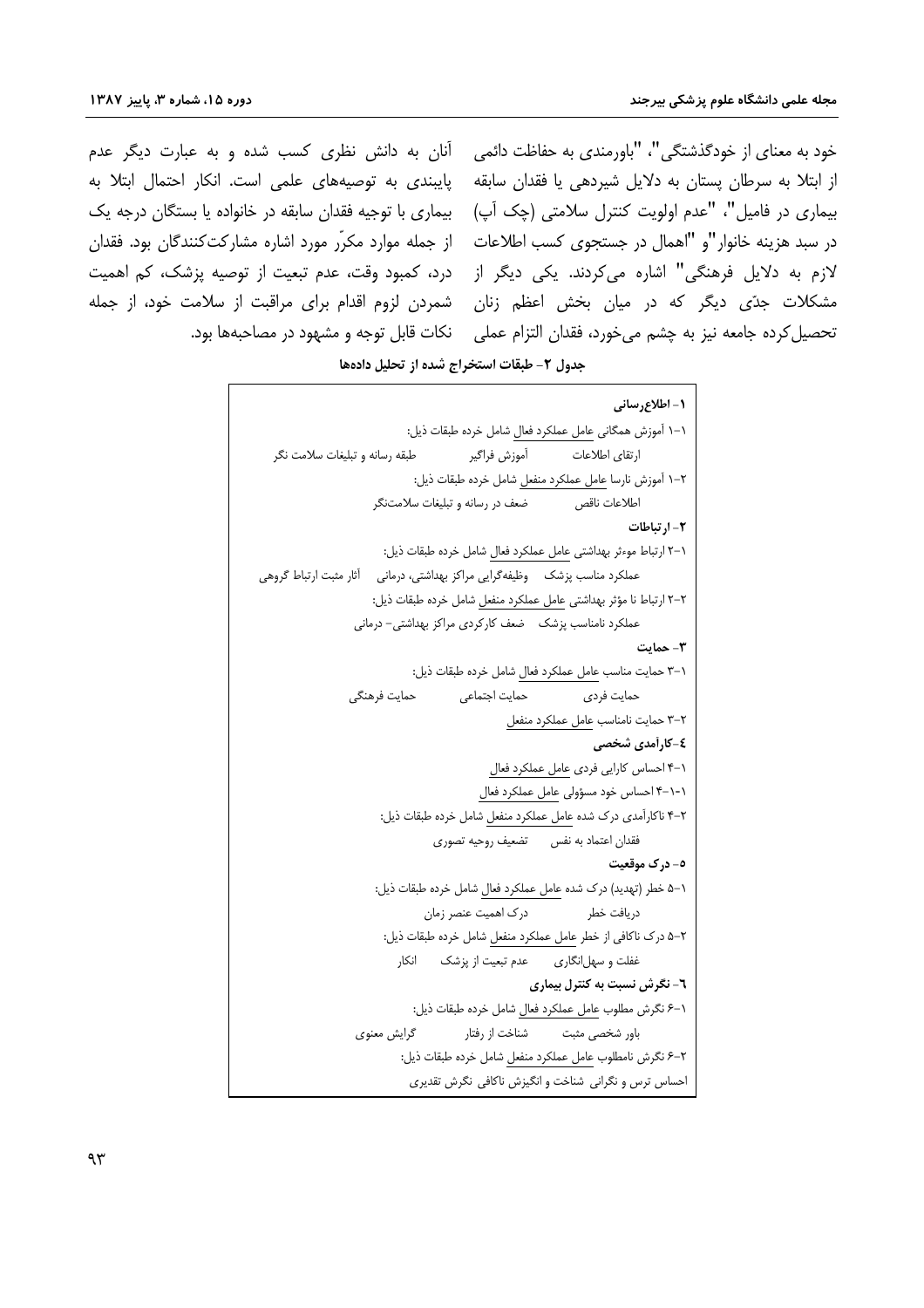یکی از شرکتکنندگان ۵۴ ساله خانهدار و دیپلمه اظهار داشت: "من برای تشخیص زودرس اقدامی نکردهام، راستش را بخواهید خوشبختانه سرطان پستان در فامیل نداریم." فرد دیگر با تحصیلات عالی در رشته مهندسی بیان داشت: "وقتی برای خودم ندارم." فردی دیگر ۴۹ ساله اظهار داشت: "به فكر هستم و مى خواهم دنبالش بروم اما تا حالا نرسيدهام، کارهای خانه و مشکلات فرزندانم خیلی زیاد است؛ همهاش به فكر اينها هستم به فكر خودم نيستم."

"... زمان خیلی مهم است و من دلم میخواهد همه زنان این را بدانند که واقعاً مهمّ است. من رفتم دنبالش گفتند مبتلا هستی ولی خوب زمانی آمدهای و درمان را شروع کردم و الان هم ۹ سال است که خوبم."

كارآمدى شخصى: اين درونمايه با برقرارى ارتباط بين مفاهیم دو زیرطبقه احساس کارایی فردی و احساس خودمسؤولی به عنوان عامل عملکرد فعال و مفهوم نا کارآمدی درکشده تحت دو زیرطبقه فقدان اعتماد به نفس و تضعیف روحیه تصوری به عنوان عامل عملکرد منفعل استحصال شد.

تعداد ١٩ نفر از شركتكنندگان تحقيق حاضر، ضعف اراده فردی را مانعی بر سر راه آمادگی فرد (اخذ تصمیم) برای هر گونه اقدامی برشمردند و معتقد بودند القای درونی نا توانی فردی در مقابل هر پیشامد، او را ناکارآمد می کند. تصور از دست دادن نیروی جسمانی، به هم ریختن قیافه ظاهری ناشی از شیمیدرمانی و تصوّر حس ترّحم دیگران، موجب تقویت احساس ناتوانی میگردد. به فرازی از اظهارات شرکتکنندگان در این خصوص میپردازیم: خانم ۶۵ ساله و مبتلا مي گويد: "همه چيز بستگي به روحيه داره؛ بعضي ها خودشان را میبازند حالا در اثر ضعیفی و ترس هیچ کاری نمي کنند؛ من نمي دانم منتظر چه چيزې هستند؟ چه کسي بیاید و به آنها کمک کند؟ خودمان کمی فکر کنیم، باید روحیه را درست کرد." خانم ۳۵ ساله تازه ازدواج کرده و مبتلا نيز مي گويد: "آدم ديگر نااميد مي شود از همه چيز؛ فكر

مي كند ديگر به آخر خط رسيده است؛ ولي من فكر مي كنم روحیه خیلی شرط است؛ باید خوب باشد و این دست خود آدمه." پنهان کردن بیماری از اطرافیان عامل آشفتگی ذهنی فرد می شود و احساس حقارت به دلیل بیمار بودن در خانواده از اعتماد به نفس وی می کاهد.

شركتكنندگان اين تحقيق در جهت ضرورت اتخاذ رفتار خود مراقبتی و احساس توانمندی، بر دوست داشتن خود و انگیزه مثبت فرد برای حفاظت از سلامت خود تأکید مے کردند:

خانم ۴۸ ساله و خانهدار اظهار داشت: "... هر کس خودش را دوست داشته باشد، به سلامتی خودش هم بیشتر اهميت مى دهد؛ بالفرض من خودم، اگر بتوانم خودم را سالم نگه دارم، ارزش خودم را در خانه حفظ کردهام."

"من باور می کنم که می توانم سرطان پستان را کنترل و درمان کنم. خودمم برای کنترل می روم؛ تنها چیزی که در این سالها فهمیدهام که خودم باید فکری برای خودم بکنم."

شرکتکنندگان در این پژوهش، بر اهمیت احساس توانمندی و سازگاری خودخواسته با مشکلات جسمی احتمالی و تلاش آگاهانه برای تقویت روحیه خود (۲۱ نفر) تأکید می نمودند. خانم ۵۳ ساله در این زمینه گفت: "انسان باید در خودش اعتماد به نفس پیدا کند؛ باید مصمّم باشد در انجام دادن هر کاری، منظورم این است که مشخص کند خودش را چند درصد قبول دارد؛ این در همه موارد زندگیش تأثیر دارد نه فقط همین مریضی."

نگرش نسبت به رفتار: از مجموعه نظرات و تجربیات مشارکتکنندگان، نگرش نامطلوب به عنوان عامل عملکرد منفعل تحت سه زیرطبقه احساس ترس و نگرانی، شناخت و انگیزش ناکافی، نگرش تقدیری و نگرش مطلوب به عنوان عامل عملكرد فعال با سه زيرطبقه باور شخصى مثبت، شناخت از رفتار و گرایش معنوی استحصال گردید.

بر اساس یافتههای ما، ترس و نگرانی طبق تجارب زنان ابعاد متفاوتی دارد و از مقوله ترس تعابیر مختلفی بیان می شد؛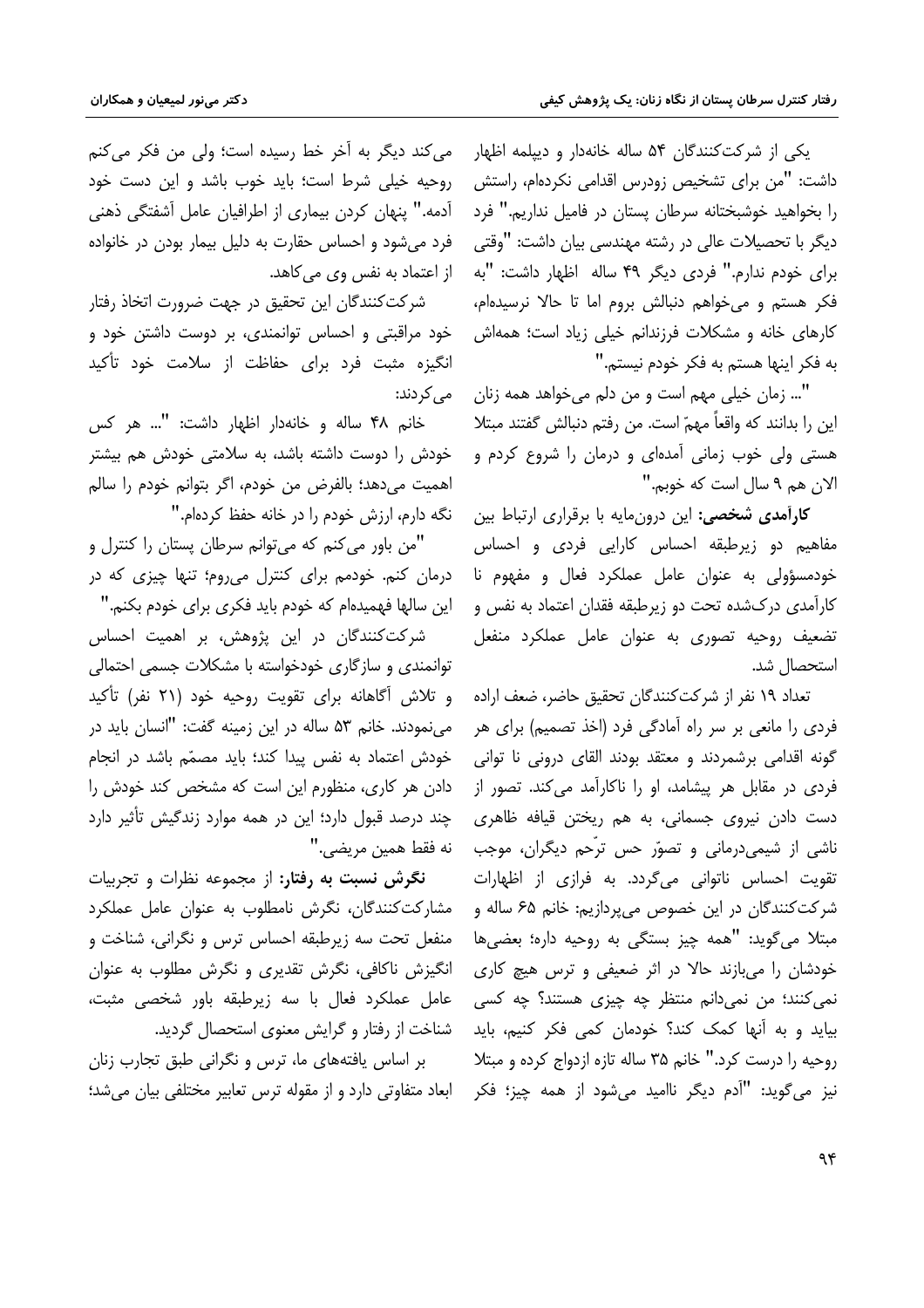برخی از زنان (۱۸ نفر) بر احساس وحشت از شنیدن کلمه سرطان به طور کلی تأکید نمودند. خانم ۳۷ ساله مبتلا اظهار داشت: "وقتی به من گفتند خوب است برای تشخیص زودرس و کنترل این بیماری اقدام کنم، راستش ترسیدم. فکر کردم که سینهام را بر میدارند، ناقص می شوم، در زندگی ام مشکل به وجود میآید و زندگیم از هم میپاشد؛ نمیرفتم که بدانم وضعیتم چطوری است. مشارکتکننده دیگری که در سن ٣٢ سالگي مبتلا شده بود، از منظر ديگري ايجاد ترس را بیان می کرد: "باید نحوه گویش پزشکان و کسانی که برای این کار تبلیغ میکنند ترس آور نباشد؛ اسمش را غول کردهاند؛ ببینید الان بعضی دکترها به ما نمی *گ*ویند شما سرطان دارید؛ مثلاً می گویند بهتر است تیکه برداری شود تا معلوم شود چی هست و اگر هم معلوم شد طوری نیست، درمان دارد. همین بالاخره به آدم روحیه میدهد اگر مختصر ترسی هم دارد می ریزد و تمام می شود."

دادههای به دست آمده، نشان دهنده احساس ترس در حیطههای مختلف و به اشکال متفاوت نظیر ترس از برچسب سرطانی خوردن در خانواده و فامیل و جامعه از یک طرف، ترس از صعبالعلاج بودن بیماری و سربار شدن دیگران، ترس سنتی و دیرین از کلمه سرطان، ترس از معلولیت و ترس كاذب ايجاد شده از سوى پزشكان يا ساير اعضاى تيم سلامت از دیگر سو بوده که این نوع احساس درباره بیماری می تواند عاملی برای اجتناب از اقدام مناسب و بموقع باشد.

اظهارات ٢٢ نفر از شركت كنندگان مبنى بر خونسردى، اعتماد به نفس پایین، ناامیدی از توانایی مقابله با بیماری، بیماری سایر اعضای بدن و پرمشغله بودن زنان، بیحوصلگی ناشی از مسؤولیت سنگین خانهداری و توأم با شغل خارج از خانه، زمینه نوعی گرایش به سهلانگاری ناخواسته را بیان می کرد و از جمله مواردی بود که در طرز فکر زنان با استناد به اظهارات آنان مشهود بوده و حکایت از برانگیختگی ناکافی برای اقدام فعال می نمود.

"... وقتی به من گفتند برای معاینات بروم، نگران شدم و

ییش خود فکر کردم دیگر به آخر خط رسیدهام. زانوانم سست شد؛ حال خودم را نمیفهمیدم بعد فهمیدم خیلی هم نباید نگران مي شدم."

یکی از مصاحبهشوندگان رشته پیراپزشکی اظهار داشت: "... خودم چون ناراحتی کلیه دارم به سرطان سینه اهمیت نمی دهم و زیاد به فکر نیستم؛ چون مشکل زنانگی نداشتم، برای بررسی سینهام نرفتم."

برخی از شرکتکنندگان در این پژوهش، معاینات ادواری را عامل کاهش ترس میدانستند و آن را صرفه جویی در وقت، هزینه و درد کمتری ارزیابی می کردند. برای آنان مفهوم کنترل سرطان پستان به معنای فرصت دوباره زندگی بود و اقدامات تشخیص زودرس را یک تلاش مسؤولانه توأم با احساس خوشایند تلقی می نمودند. باور مثبت به قابل کنترل بودن سرطان پستان در عصر حاضر و اعتقاد به پیشرفت علم پزشکی بویژه اطلاعات تخصصی پزشکان کشور از جمله نگاه مثبت به توانایی مقابلهای پیش گستر فرد در خصوص این خطر بالقوه در كمين و تأثير روحيه مثبت و قوى بر اتخاذ تصمیم انسان از جمله نکات مورد تأکید و عامل مهم در عملکرد فعال ذکر می گردید. یکی از شرکت کنندگان مبتلا در اين زمينه مي گويد: "روحيه خيلي مهم است؛ وقتي به من گفتند که این خطر برایم هست با خودم گفتم بالاخره چطور می شود نهایت یک قسمت از بدن را برمی دارند. چطور راحت می ریم دندانهایمان را میکشیم؛ با خودم کنار آمدم و گفتم ایرادی ندارد." مشارکتکننده ۶۵ ساله دیگری که پس از ۲۰ سال از عمل جراحی سینهاش با روحیه خوب بر استمرار غربالگری برای کنترل سرطان تأکید می کرد اظهار داشت: "هر کسی بالاخره یک کاری باید بکند؛ کسی فکر نکند دنیا به آخر رسیده، من همیشه می گویم چرا مراجعه نکنیم؟ الان دنيا پيشرفت كرده بايد خودمان بخواهيم تا سالم بمانيم."

تعداد ۲۸ نفر از شرکتکنندگان در تحقیق حاضر، بر نقش ۔<br>آموزمھا*ی* دینی در افزایش انگیزہ سالم زیستن تأکید نمودند و رابطه مثبت ایمان با حفظ سلامتی فرد را با تعابیری نظیر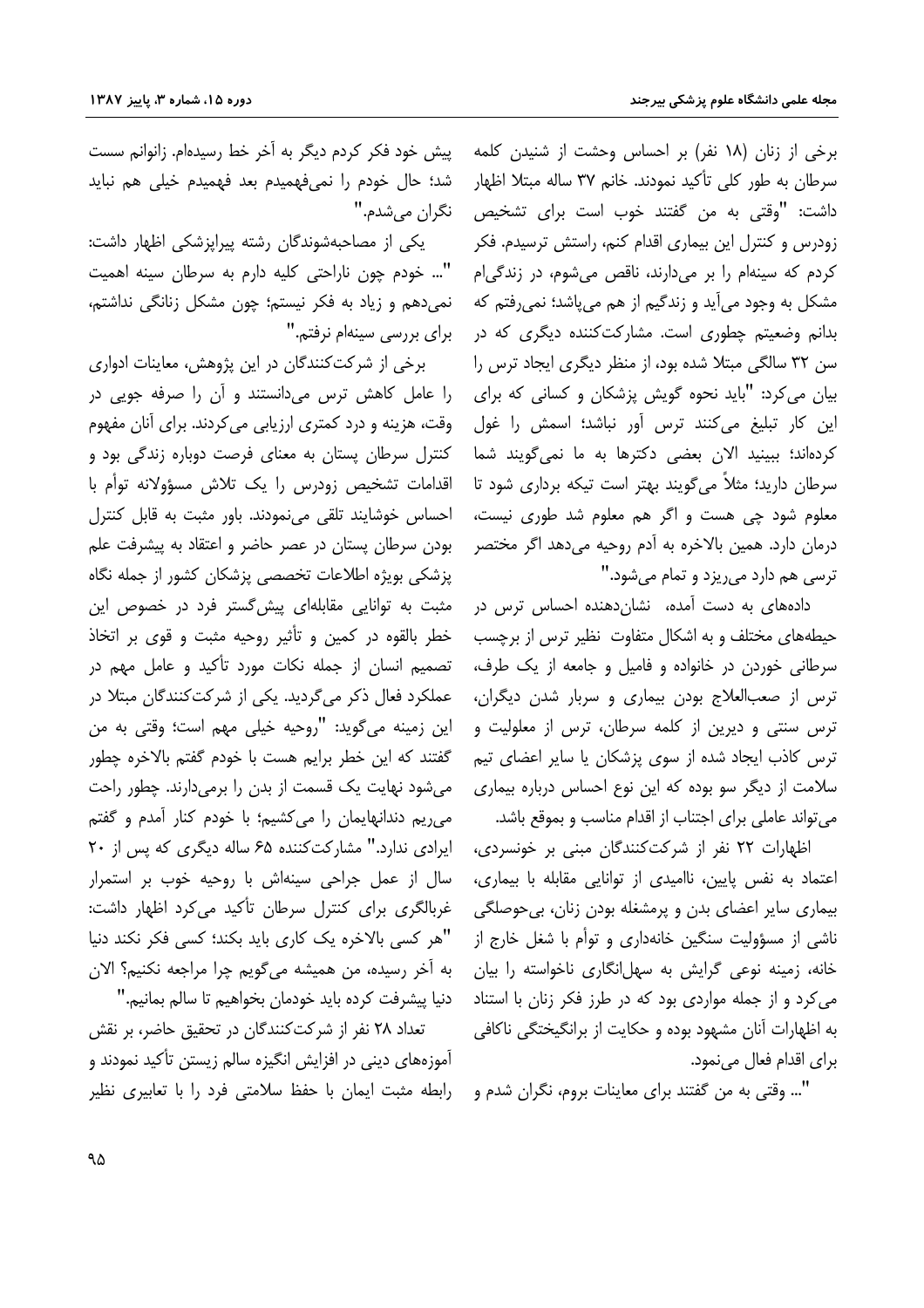"احساس تكليف شرعى منشأ كنترل سلامتى توسط فرد"، "توكّل بر خدا عامل مؤثر بر تصميمگيرى فرد"، "داشتن اعتقاد معنوی عامل کاهش ترس و دلهره در هر حال و وضعیت" بر میشمردند. در مقابل، برخی نیز نداشتن چاره و تسلیم در مقابل بیماری و قسمت را با تأکید بر نقش حتمی سرنوشت انسان بیان می کردند.

**اطلاع رسانی:** این درونمایه با دو طبقه رسانه و تبلیغات سلامتنگر و آموزش همگانی به عنوان عامل عملکرد فعال تحت دو زیرطبقه شامل ارتقای اطلاعات، آموزش فراگیر و طبقه آموزش نارسا به عنوان عامل عملکرد منفعل تحت دو زيرطبقه شامل اطلاعات ناقص وضعف در رسانه و تبليغات سلامت نگر استحصال گردید.

تعداد ۱۷ نفر از مشارکتکنندگان در این پژوهش کمبود اطلاعات مفید مرتبط با بیماری سرطان پستان در جامعه، فقدان سیستم اطلاع رسانی مستمر بهداشتی برای زنان، سودمند نبودن آموزش تئوري معاينات لازم، متناسب نبودن حجم اطلاعات با تعداد مخاطبین و نارسا بودن مطالب مرتبط با سلامت زنان را ذکر مینمودند. از آنان این اظهارات مشابه بارها شنیده و ثبت گردید: "... از طرف رسانهها بیشتر گفته شود؛ از طريق راديو و تلويزيون خيلي مهم است چون تأثیریذیری زنان امروزه زیاد است." یا "من فکر می کنم همیشه یک نوع مخفی کاری میشود؛ مثل بیماری ایدز البته نهایت به ضرر ما زنان تمام می شود."، "ای کاش می شد در مساجد یا جلسات قرآن زنانه در این گونه موارد هم صحبت ىشود."

بیانات محوری مشارکتکنندگان این مطالعه، اطلاعات ناکافی، آگاهی سطحی و تبلیغات مقطعی و سالروزی را عامل .<br>غفلت و سهل|نگاری زنان قلمداد می نمودند و معتقد بودند که در جامعه خیلی واضح و روشنگرانه به این خطر اشاره و تأکید نمی گردد. فقدان الگوی تبلیغی هوشیارسازی زنان از طریق رسانه ملي، فقدان روزنامه يا مجله خاص بهداشت و سلامتي زنان، ضعف در تبیین احکام شرعی مرتبط با وجوب حفظ

سلامت و در نهایت فقدان تبلیغات مؤثر اهمیت غربالگری از رسانههای جمعی- بویژه رسانه ملّی که مورد توجه عموم است– را موجب ضعف تبلیغات رسانهای دانسته و تردید در ایفای رسالت حرفه ای آنها برای حفظ سلامت نیمی از افراد جامعه يعنى زنان، برشمردند.

ا**رتباطات:** این درون مایه با دو طبقه ارتباط مؤثر بهداشتی به عنوان عامل عملكرد فعال تحت سه زيرطبقه شامل: عملکرد مناسب پزشک، وظیفهگرایی مراکز بهداشتی و درمانی، آثار مثبت ارتباط گروهی و طبقه ارتباط نا مؤثر بهداشتی عامل عملکرد منفعل تحت دو زیرطبقه شامل عملکرد نامناسب پزشک و ضعف کارکردی مراکز بهداشتی و درمانی استحصال گردید. از نگاه مشارکتکنندگان تأثیر مواردي نظير، ازدحام و شلوغي مطب يزشكان، عدم اختصاص وقت کافی و بی توجهی به توضیحات بیمار، حسّ همدردی کم و در برخی موارد بی توجهی در تشخیص دقیق بیماری را درعملكرد منفعل زنان مؤثر ارزيابي نمودند.

تعداد ۱۷ نفر از مشارکتکنندگان، ضعف در کارکرد مراکز بهداشتی، درمانی را با عبارات محوری نظیر ارائه اطلاعات سطحی، ایجاد ترس بیش از حد در مراجعین، فقدان سیستم اطلاع رسانی غربالگری در سیستم بهداشتی، عدم ارائه برنامه ادواری معاینات و آزمایشات ضروری و عدم جدیت برای پایش مراجعه کنندگان، بی توجهی در تشخیص صحیح بیماری حمایت ناکافی از موارد مشکوک به سرطان را بیان کردند. نمونهای از اظهارات ذکر می گردد:

"... البته برخورد دكترها هم مهم است؛ مثلاً من كه رفته بودم دکتر مرا خیلی ترساند وحشتی در من ایجاد کرد که از رفتنم يشيمان شدم." يا "درمانگاهها مي توانند نقش بسيار مهمی در روشن کردن مردم داشته باشند اما هیچ چیز نمی گند. من همیشه به درمانگاه که می روم می پرسم که چکار دیگری باید انجام بدهم، می گویند برو به سلامت کاری نیست." مشارکتکنندگان توصیه و ارجاع پزشک را در افزایش انگیزه تأثیرگذار ارزیابی نموده و پیشقدمی مراکز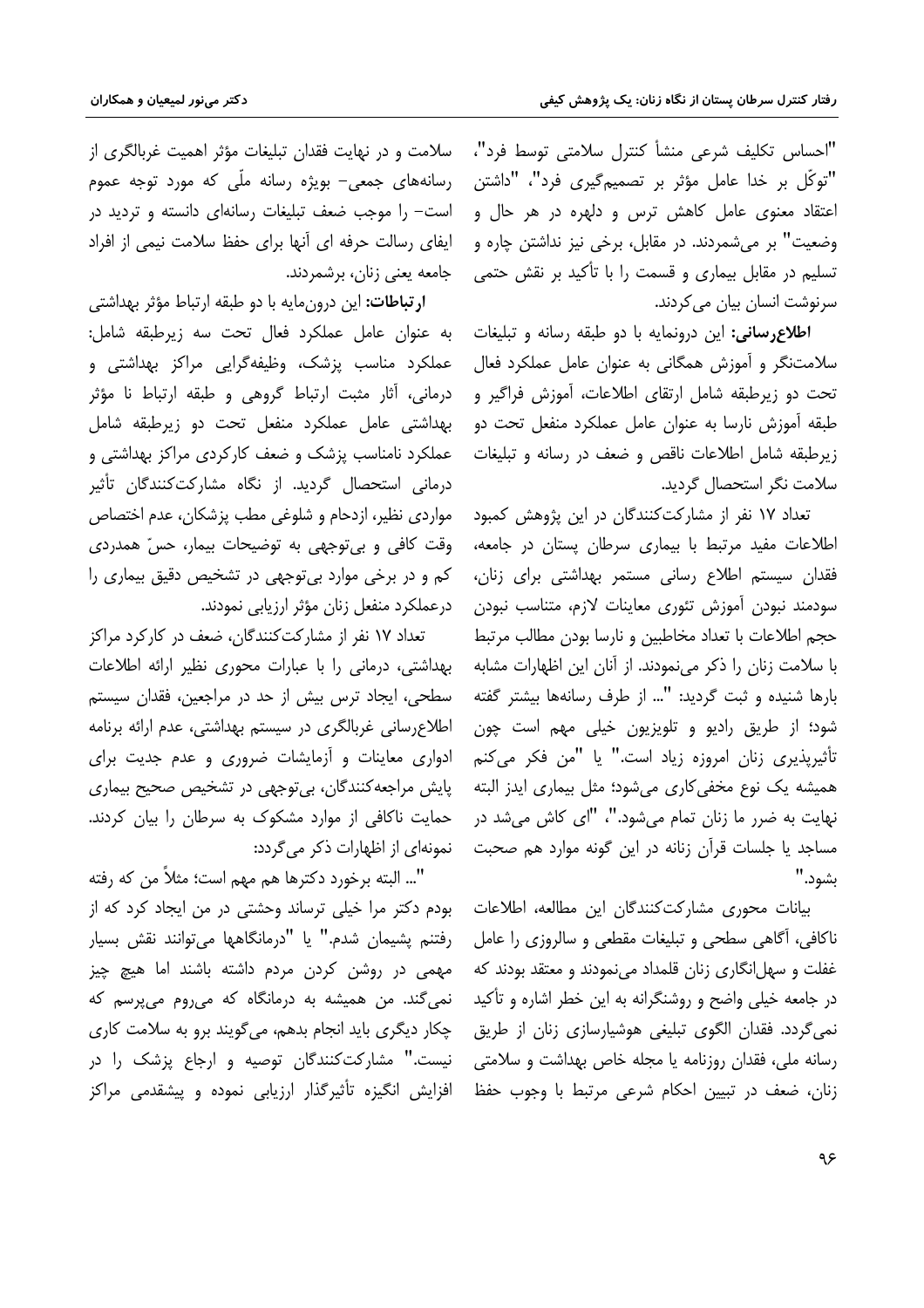بهداشتی، درمانی را به لحاظ ارائه اطلاعات مفید و صحیح، برگزاری جلسات جمعی مبتلایان داوطلب و افراد در معرض خطر برای تبادل تجارب و نظرات در برطرف شدن ترس و دلهره و ایجاد نگرش مثبت مؤثر دانستند؛ زیرا معتقد بودند همدلی در گروه همسال و توصیه به همدیگر و محیط جمعی در تصمیم گیری بسیار مؤثر خواهد بود.

حمايت: اين درون مايه با دو طبقه حمايت مناسب عامل عملكرد فعال تحت سه زيرطبقه شامل حمايت فردى، حمايت اجتماعی و حمایت فرهنگی و طبقه حمایت نا مناسب به عنوان عامل عملكرد منفعل استخراج گرديد.

مشارکتکنندگان در تحقیق حاضر، دغدغه عدم همراهی همسر، ناهمگونی سیستم بیمه، فقدان امنیت شغلی زنان در صورت ابتلا به بیماری مثل سرطان، ناهماهنگی فرهنگی در خصوص حمایت از اطلاع رسانی بیماریهای مخصوص زنان و .<br>فقدان سیستم حمایتی، ترغیبی معاینات ادواری از سوی سیستم بهداشت و درمان کشور از جمله نکات محوری مهم ذکر می نمودند؛ به طور مثال:

"خيلي از خانوادهها گرفتار اين موضوع هستند؛ اگر به شکل واکسیناسیون که الان تبلیغ می شود به خانمها کارت بدهند و سالانه یادآوری بکنند شاید خود من هم زودتر می فهمیدم اما موقعی فهمیدم که دیر شده بود و سینهام را ب داشتند."

در این مطالعه، با توجه به تجربیات و نظر شرکتکنندگان، تمهای استحصال شده به شکل دو روند کلّی: الف– عوامل فردی به عنوان روند اصلی و تعیین کننده رفتار کنترل سرطان پستان ٌ و ب– عوامل اجتماعی به عنوان روند تأثیرگذار بر رفتار<sup>†</sup> در نظر گرفته شد. برای تأیید این دو روند به برخی از نظرات شرکتکنندگان در این پژوهش اشاره مے گردد:

خانم ۴۲ ساله: بايد خودم مواظب خودم باشم. خانم ٣٩ ساله: اگر فرد به خودش کمک نکند، هیچ احدی

\* Maior Factors <sup>†</sup> Minor Factors

نمي تواند. خانم ۶۵ ساله: من بالاخره در برابر حفظ سلامتی خودم مسؤولم. خانم ۴۸ ساله: وقتى فكر مى كنم مى توانم اين بيمارى (سرطان پستان) را کنترل نمایم و آرامش روحی پیدا می کنم. خانم ۵۴ ساله: کنترل، یعنی نگذارم سرطان ریشه بدواند. خانم ۴۴ ساله: تنها چیزی که در این سالها فهمیدهام این که کسی که می تواند به آدم کمک بکند خودش است. خانم ۴۷ ساله: کنترل بیماری، یعنی فرصت دوباره زندگی برای خودم.

خانم ۵۸ ساله: آموزش جمعي بر روي فكر آدم تأثير می گذارد توی مساجد بگویند ما مصممتر می شویم.

خانم ۴۵ ساله: دکترها و درمانگاها میتوانند روی ترس ما زنان تأثیر بگذارند هم مثبت و هم منفی.

.<br>خانم ۴۳ ساله: من وقتى فهميدم مبتلا شدهام تصميم گرفتم برم دنبالش چون مهم خودم بودم که کنار آمدم.

خانم ۴۹ ساله: امروزه خانمها خيلي از راديو و تلويزيون خط مي گيرند؛ البته من هميشه خودم انتخاب مي كنم چيزى كه مي خوام انجام بدم اما تلويزيون تأثيرش بيشتر است.

خانم ۴۶ ساله: صدا و سیما میتواند در این زمینه فرهنگسازی کند.

خانم ٤٢ ساله: أن قدر مطب ها شلوغ است كه نمي شود سؤال و جواب کرد.

برخورد منطقی با پدیده مورد مطالعه ایجاب می کرد که به ویژگیها و واکنشهای فرد در فرایند رفتار توجه شود؛ زیرا اولین قدم، تصمیم فرد برای اقدام است و این تصمیم بستگی به ادراک فرد از موقعیتی که در آن قرار داشته و نیز به روحیه و احساس توانایی وی دارد؛ به عبارت دیگر اگر عوامل خارج از فرد نظیر اطلاعات، ارتباطات و حمایت مهیا باشد اما شرایط درونی فردی یعنی تفکرات، ادراک، باورها و احساسات به گونهای آمادگی لازم را نداشته یا ضعیف باشد، رفتار مطلوب مشاهده نمی گردد.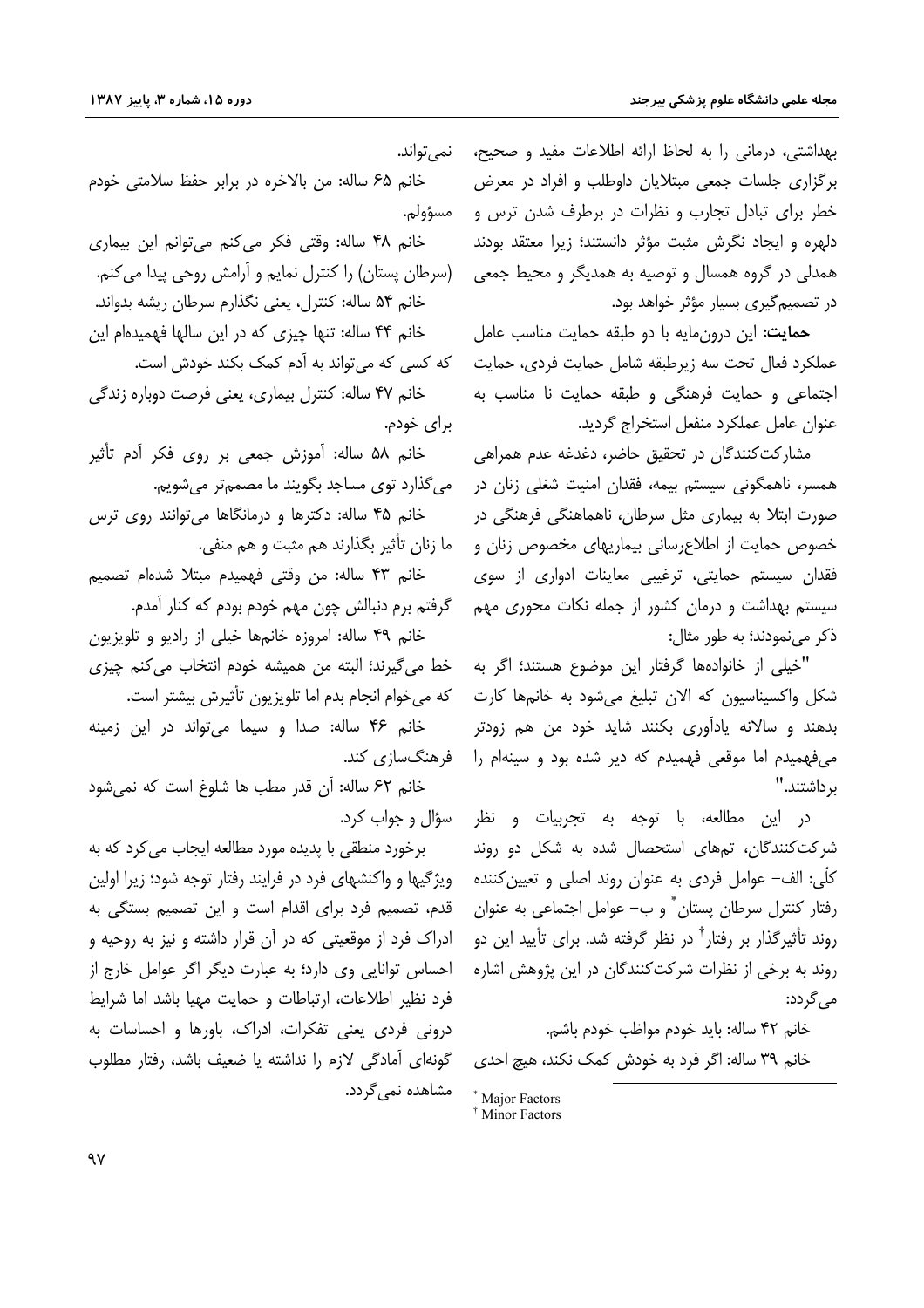#### ىحث

با توجه به جستجوهای انجام شده می توان گفت که مطالعه حاضر اولین تحقیق کیفی در کشور است که به بررسی مفهوم کنترل و پیشگیری از سرطان پستان و فهم چگونگی این رفتار می پردازد. یافتههای تحقیق حاضر حاکی از آن است عملکرد منفعل کنونی کنترل این بیماری که در حال حاضر با پیامدهای خاص خود در جامعه به چشم میخورد، تصویری از برایند مؤلفههایی برخاسته از متن اظهار نظرهای مشارکتکنندگان میباشد؛ یعنی یکسری از طرز فکرها و گرایشات موجود، نظام باورها را در معرض آسیب قرار داده و سبب جدّی نگرفتن احتمال خطر ابتلا به سرطان پستان از سوی فرد میگردد. به طور طبیعی در چنین وضعی، حساسیت نسبت به موضوع کاهش پیدا کرده و به انحاء مختلف تهدیدات نادیده انگاشته میشود و نتیجه این که درک صحیح از موقعیت تهدید پیدا نشده و در عمل سهلانگاری و غفلت مشاهده می گردد؛ از سوی دیگر این گونه نگرش، احساس کارآمدی برای جستجو و حرکت جهت اطمینان از سلامت خود (اقدام لازم) را مختل ساخته و حس خود مسؤولی را تضعیف می نماید که ثمره آن موجب کاهش انگیزه، کاهش سطح آمادگی فردی و کاهش تبعیت وی از توصیههای پیشگیرانه و در نتیجه اعراض فرد می گردد.

موارد پیش گفت، بر روی همدیگر تأثیر گذاشته و حاصل آن، تشخیص دیر هنگام و افزایش شمار مبتلایان در مراحل ییشرفته بیماری و پیامدهای مختلف آن میباشد. این یافتهها با نتايج حاصل از مطالعات Drossaert و Rutter همخواني دارد؛ به اعتقاد آنان، این گرایش تحت تأثیر متغیرهایی چون دریافت خطر، درک عنصر زمان، احساس توانمندی و احساس خودمسؤولی قرار می گیرد و یافتههای آنان تأیید می نماید که نگرش و درک خطر بهترین پیشگویی کننده رفتار کنترل سرطان يستان زنان است (٢١،٢٠).

اظهارات نظری و تجارب عملی شرکتکنندگان در خصوص"مفهوم رفتار كنترل سرطان يستان" نشان از يک

مطلب قابل توجه دارد که در این فراز آشکار می گردد: "كنترل، يعني نگذارم سرطان پستان ريشه بدواند." با بررسي دقیق تر، نقش محوری فرد برای رفتار فعال در این عبارت مستتر است؛ زیرا اولاً فرد این موضوع را در حیطه وظایف خود می داند نه دیگران؛ یعنی شکل گیری گرایش نسبت به مراقبت از سلامت خود در تعامل فرد با خودش اتفاق می افتد؛ دوماً، از آنجا که معمولاً ریشه در طول زمان رشد پیدا می کند، پس درک اهمیت و موقعیت زمانی نیز از موارد بسیار مهم تلقی میگردد و سوم این که، فرد با علم به توانایی خود، این انتظار را از خود دارد نه از دیگران؛ بنابراین احساس توانمندی شخصی برای اقدام را در خود می بیند و در مجموع این سه نحوه مواجهه با مسأله يعني طرز فكر و باور مثبت، موقعیتسنجی و کارایی داشتن، نشان دهنده تفکر رفتار فعال میباشد. مشابه نتایج ما در مطالعات جداگانهای بر روی درک و نحوه تصمیمگیری زنان در رفتار غربالگری، گزارش شده است؛ محققان معتقدند كنترل، یک رفتار آگاهانه است و به معنای هوشیار بودن نسبت به اوضاع و شرایطی است که به شیوه قابل پیش بینی بر رفتار اثر میگذارد (۲۳،۲۲)؛ همچنین در مطالعهای افراد بر حسب یاسخ به این سؤال که فکر می کنید تا چه حدّی در وضعیت سلامت خود مؤثر هستید؟ به دو دسته عمل گرا و تقدیرگرا تقسیم شدند. یافتههای مطالعه نشان داد که افراد تقدیرگرا در مقایسه با عمل گرا سطح سلامت کمتری داشتند و رفتارهای سالم بهداشتی در آنها کمتر به وقوع می پیوست (٢٣). ارتباط دو جانبه خود کارآمدی و مراقبت از سلامت خود ایجاب می کند که با بهبود خود كارآمدي فرد، احتمال ايجاد رفتار مراقبت از سلامت خود در فرد نيز افزايش يابد (١٢). Dorthe و همكاران تأثير مثبت این دو مقوله را با گزارش نتایج یک پروژه تحقیقاتی پنج ساله در دانمارک، با عنوان "ارزش غربالگری سلامتی" تأیید نمودهاند. از نتایج دیگر همین پروژه، اعتقاد مردم به نقش نگرش مثبت در ارتقای سلامتی است (۲۴). در مطالعه Tolma و همکاران، خود کارآمدی قوی ترین پیش کننده برای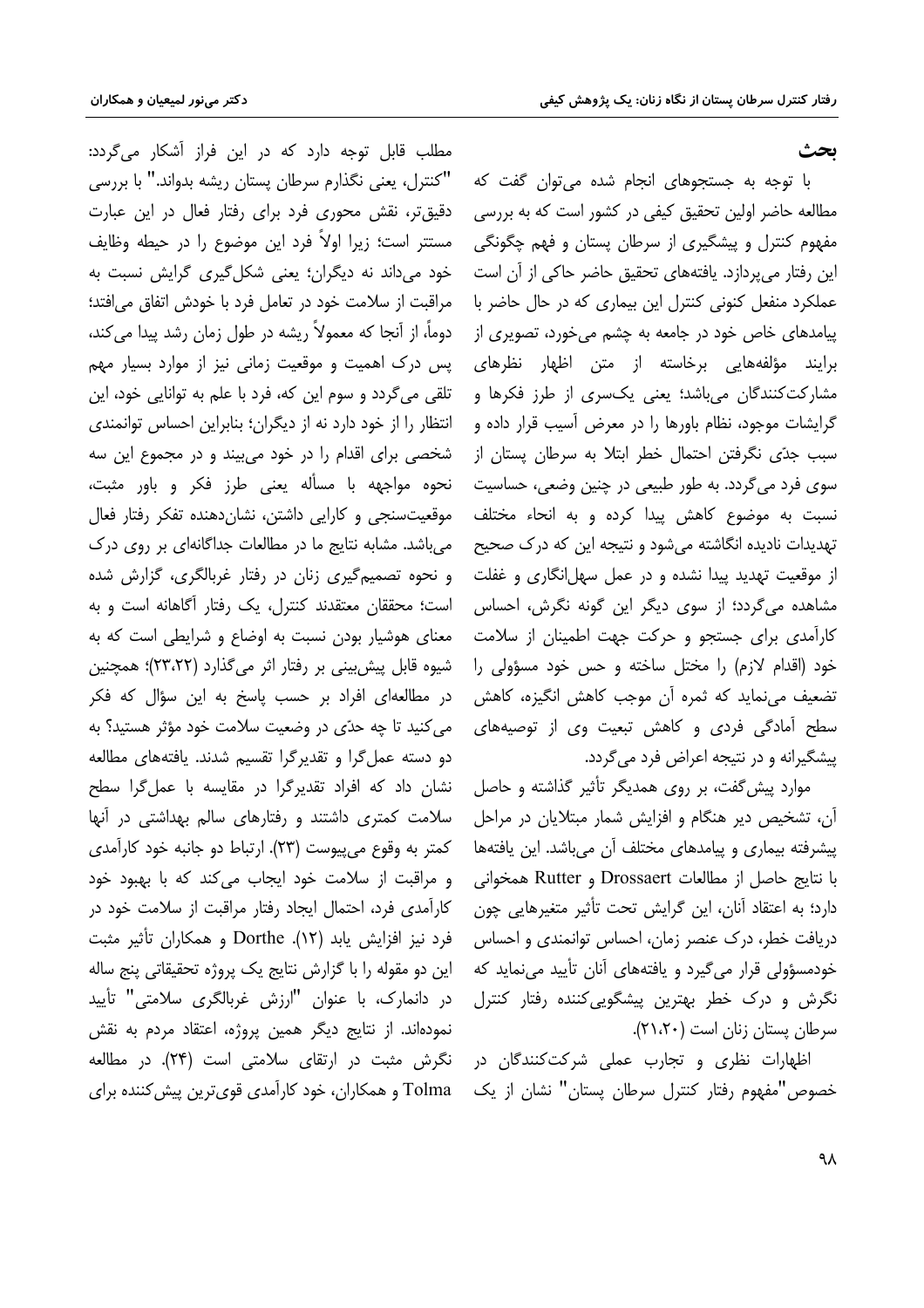تمایل زنان در حفاظت از سلامت خود با انجام ماموگرافی پستان به عنوان متغیر مرکزی به وضوح در میان دادهها سالیانه گزارش میشود. آنان معتقدند ارتقای کارآمدی شخصی احتمال بیشتری در برانگیختن فرد به تبعیت از توصیههای پیشگیرانه در مقایسه با تأثیرات محیطی دارد. این یژوهشگر در مطالعه دیگری به نقش تعیین کننده نگرش زنان و خود کارآمدی آنان در ارتقای عملکرد غربالگری سرطان یستان اشاره و تأکید می نماید (۲۵،۱۰).

نکته قابل توجه در پژوهش حاضر، کاستی در دریافت فرد از میزان آسیب پذیری در برابر بیماری و به عبارت دیگر فقدان حساسيت فرد نسبت به افزايش سن، وقوع يائسگي، جنس (زن بودن)، استنباط از میزان شدّت و پیامد بیماری، .<br>غفلت فرد با وجود مشاهده فوت نزدیکان یا آشنایان بود . Tracy و همکاران دو مطالعه کیفی همزمان بر روی درک زنان از سابقه فامیلی (ژنتیکی) بیماری سرطان پستان انجام دادند و گزارش کردند که درک تهدیدات و فهم پیامدهای بیماری سرطان پستان از مقولات مهم و تأثیرگذار در عملکرد (فعال یا منفعل) زنان است (۲۶). Salovay و همکاران از دانشگاه پیل امریکا نیز در یافتههای پژوهش خود بر اهمیت متغیر احساس مسؤولیت فردی در رفتارهای غربالگری تأکید نمودهاند (٢٧).

بینش، موقعیتسنجی و احساس توانمندی سه عاملی هستند که در پیوند با یکدیگر قرار میگیرند و تعامل این مفاهیم دارای محوریت و مرجعیت لازم در بین دادها بوده و در رفتار کنونی نیز مشهود است و برایند آن طرز فکر فرد نسبت به اقدامات لازم می باشد؛ زیرا عامل مؤثر بر اعراض از اقدام به کنترل سرطان پستان از دیدگاه بیشتر مشارکتکنندگان این تحقیق، طرز فکر فرد بوده که به صورت فراگیر با تأثیر بر درک از موقعیت و نیز کارایی شخصی، هم سبب رفتاری متفاوت با الگوی رفتار فعال کنترل و پیشگیری از سرطان پستان می گردد و هم عامل مؤثری در منتج شدن کد تئوریکی به حساب می آید با مرور مکرر دادهها، نگرش نا مطلوب نسبت به کنترل و پیشگیری از سرطان

احساس میشد.

نگرش، سازمان،دهنده باورها، احساسات، تفکرات و ادراک فرد است و نوعی قضاوت و ارزیابی نیز محسوب میگردد. در مطالعه Steele و همکاران بر تأثیر نگرش نامساعد در عدم تمکین از توصیههای غربالگری و فقدان تمایل زنان برای انجام ماموگرافی تأکید شده است (۲۸) که یافته های تحقیق حاضر را تأييد مي نمايد. بالدوين، نگرش را آمادگي براي توجه یا اقدام به عمل تعریف می نماید و میگوید: زیربنای تصمیم گیری فرد را نگرش او میسازد و رفتار، نتیجه تصمیم و تصمیم نیز مبتنی بر آگاهی و گرایش و انتخاب می باشد؛ بنابراین به نظر می رسد ارتباطی مستقیم بین نگرش و آمادگی (اخذ تصميم) وجود دارد (٢٩).

از آنجا که مهمترین هدف آموزش سلامت ارائه راهکار ملموس برای تقویت عملکرد افراد میباشد، جهت نیل به این هدف و با توجه به متغیر مرکزی استحصال شده، مفهوم ترغيب اَگاهانه ٌ در قالب يک مفهوم مکمّل و کد تئوريکي ُ<sup>†</sup> که می تواند برای اصلاح نگرش و بهبود رفتار کنترل و پیشگیری از سرطان پستان به کار رود، با توجه به تحلیل اظهارات خود مشارکت کنندگان، مورد توجه قرار گرفت.

ترغيب عبارت است از فرايند تغيير نگرش از طريق كسب انواع مختلف اطلاعات وتوانايي راضى كردن مخاطب براى ملزم کردن به رفتاری شایسته با قبول اطلاعات جدید. پذیرش با دلیل و به باور رسیدن معنای دیگر ترغیب می باشد که قانع کردن می تواند در خلال تعیین و ارائه عناوین مرتبط با تفكرات، اطلاعات منطقى طبقهبندى شده از يک منبع شناخته شده و یا مؤلف معتبر باشد (٣٠).

ساخت نگرش رابط مهمّی بین اطلاعات دریافت شده از محيط (عوامل اجتماعي) و نحوه ياسخ دادن به آن (عوامل درونی) میباشد. Aspinwall و همکاران در بیان نتایج مطالعه کیفی خود می گویند: پیامهای ترغیبی بهتر از پیامهای

<sup>\*</sup> Informed Persuasion

<sup>&</sup>lt;sup>†</sup> Theoretical Code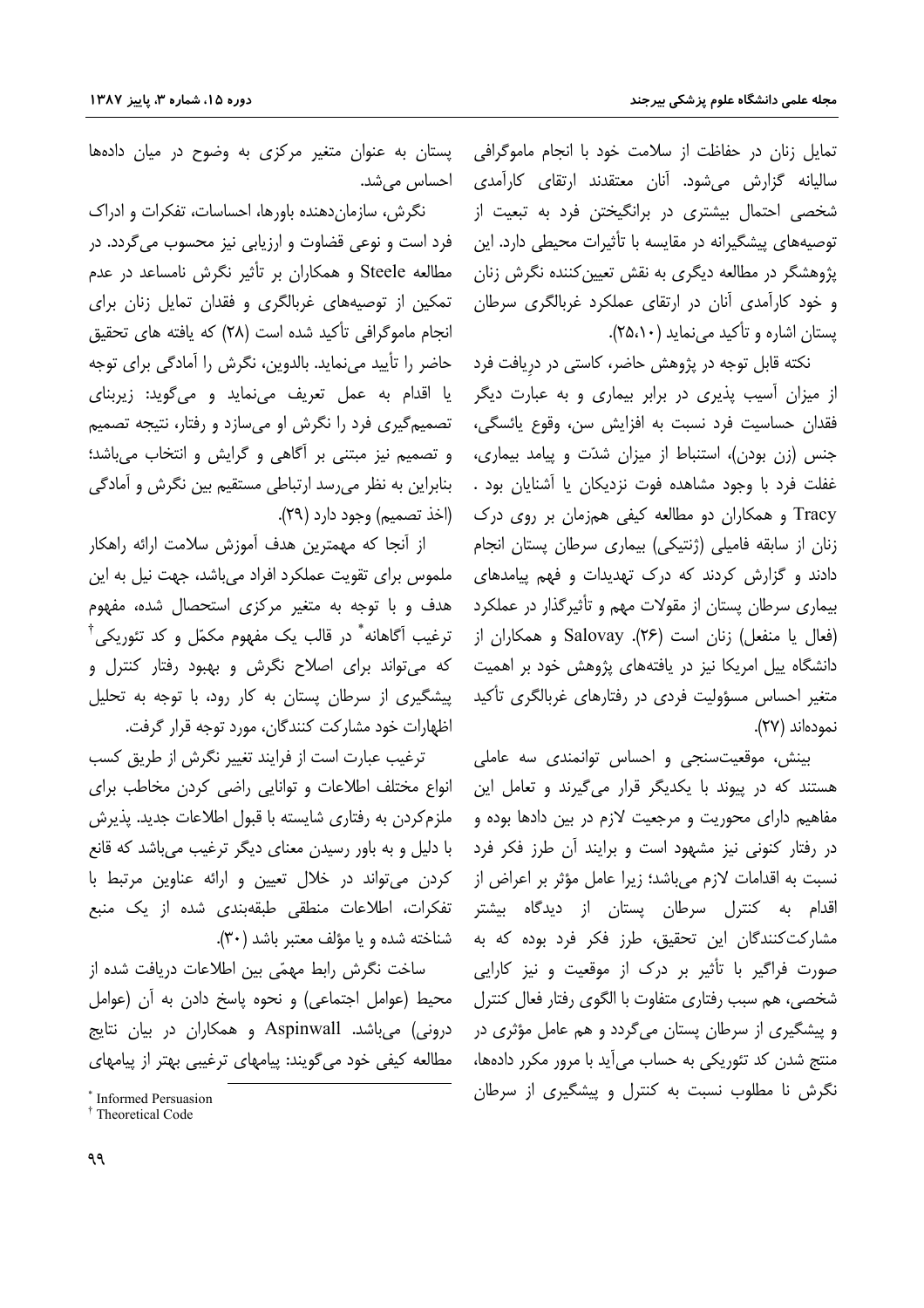حاوی ترس در برنامههای غربالگری مؤثرند. آنان می گویند با طراحی برنامههای ترغیبی برای برقراری و ثبات رفتار فعال کنترل سرطان پستان و افزایش میزان تبعیت زنان موفقیت قابل توجهی کسب کردهاند و آن را مؤثرتر از برنامههای بازدارنده (استفاده از ترس) گزارش نمودهاند (۳۱). در مطالعه دیگری نیز Salovay تأثیر پیامهای ترغیبی ٌ را مؤثرتر از پیامهای ترساننده<sup>†</sup> ذکر کردهاند؛ گرچه در اغلب برنامه آموزش در

مورد کنترل این بیماری از رویکرد ترس<sup>‡</sup> استفاده شده است  $(\forall \Upsilon).$ 

طبق تعريف گرين، آموزش بهداشت به فرايندي اطلاق مي گردد كه به افراد كمک مي نمايد به طور انفرادي يا جمعي، تصمیم گیری آگاهانهای درباره مواردی که بر سلامتی آنان تأثیر میگذارد، داشته باشند؛ به همین دلیل آموزش بهداشت مؤثر، موجب تغییراتی در شیوه تفکر میگردد و دگرگونی اعتقاد و نگرش را به دنبال دارد (۳۳).

## نتيجه گيري

یافتههای تحقیق حاضر جهت اصلاح نگرش و بهبود رفتار زنان، رويكرد پايش سلامت ترغيب محور<sup>\$</sup> مي تواند با چارچوب نظری پیشنهادی به شرح زیر، تبیین گردد:

– نگرش بر ادراک، احساس و تفکر فرد تأثیر روان شناختی دارد.

– نگرشها قابل یادگیری هستند؛ آگاهی و اطلاعات می توانند نگرش را تغییر دهند.

– افراد در توسعه مهارتها، کسب دانش و نگرش لازم برای تصمیم گیری، توانا و مسؤولیت پذیر هستند. – ترغیب آگاهانه برای توسعه پذیرش مسؤولیت فردی در

ایجاد و حفظ رفتارهای کنترل سلامتی ضروری می باشد .

از آنجا که رفتار کشف بیماری<sup>\*\*</sup> با رفتار پیشگیری<sup>††</sup> تفاوت دارد و تمایز این دو رفتار در حیطه آموزش سلامت بسیار مهم و تعیین کننده است، بنابراین برنامهریزی برای آموزش این دو رفتار نیز متفاوت طراحی میگردد؛ به نظر می رسد رویکرد پیشنهادی پژوهش حاضر، مبنای قابل قبولی را برای طراحی برنامه آموزشی ارائه نماید.

انجام مطالعه تجربی برای آزمودن پیشنهاد حاضر می تواند به تأیید یا اصلاح نتایج این تحقیق کمک نماید. کاربرد گراندد تئوری در این تحقیق به پژوهشگران کمک کرد تا با بررسی عمیق تجارب، عقاید، رفتارها، و افکار زنان به توصیف عوامل مؤثر بر عملکرد کنترل و پیشگیری از بیماری سرطان پستان در بین زنان نایل آیند؛ اگر چه محدود بودن تعداد مشاركت كنندگان در تحقيق ممكن است تعميم يذيرى آن را با سؤال مواجه سازد، با این حال این موضوع امری یذیرفته شده در تحقیقات کیفی است (۱۷،۱۴،۱۳) و کوشش در پرهيز از يکسو نگري، همراه با توصيف عميق نتايج و بررسی تعداد زیادی از تجارب مشارکتکنندگان می تواند تا حدّ زیادی بر این ضعف نایل آید.

با توجه به این که این پژوهش در سطح شهر تهران انجام شده، قطعاً مطالعه|ی وسیعتر، درک جامعتری را از این یدیده در معرض دید برنامهریزان نظام سلامت قرار خواهد داد و این مهم نیز توصیه میگردد.

\*\*\*Detection Behavior

<sup>\*</sup> Gain Frame

<sup>&</sup>lt;sup>†</sup> Loss Frame

<sup>&</sup>lt;sup>‡</sup> Fear Approach

<sup>&</sup>lt;sup>§</sup> Persuasion- Based Health Monitoring Approach

<sup>&</sup>lt;sup>††</sup>Prevention Behavior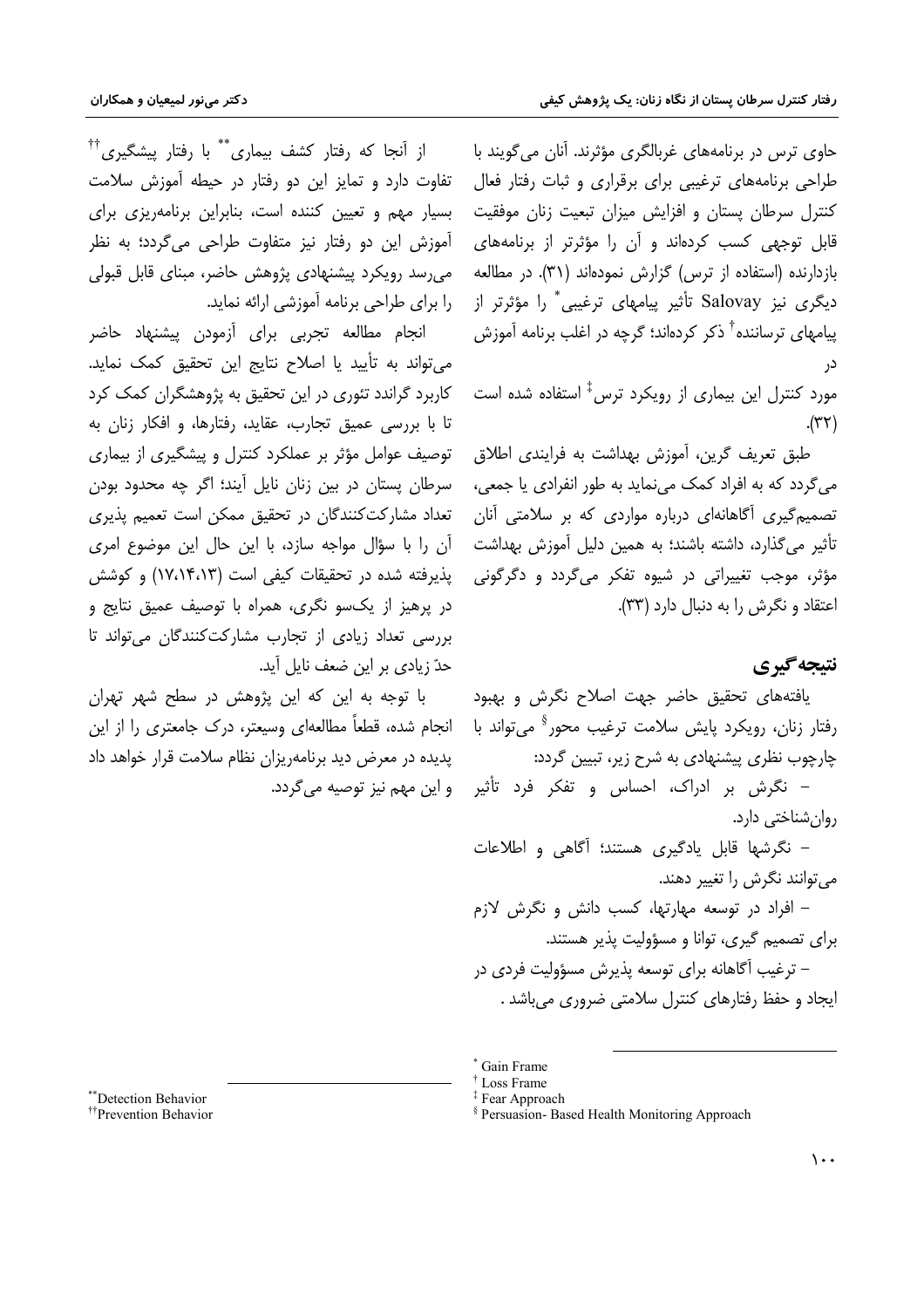## **:;9<**

1- Screening to prevent cancer death. Available from: http://www.CDC.com/prevention-health promotion/prevent cancer.htm . Accessed: 2006

2- The American Cancer Society (ACS). Cancer facts and figures. Atlanta GA. No100-80; 2005.

3- Issued by International Agency for Research on Cancer (IARC): General information on breast cancer; Statistics, Incidence, Survival and Screening: World Health organization; 2004.

4- World Health Organization (WHO): Screening for breast cancer. http://who.int/cancer/breast cancer-screening/report of IARC.htm . Accessed: 2005.

5- NBCAM. Breast cancer: Know the facts about your risk. Emerge Chronic Dis. Available from URL; http://www.cancer.org/breast cancer/Figures-factsheet.htm . Accessed; 2005.

6- World Health Organization (WHO): Early detection of cancer greatly increases the chance of successful treatment. Available from: http://www.who.int/cancer/detection/breastcancer/en/ . Accessed: 2005.

7- Iranian Ministry of Health & Medical Education. Deputy of Health, National Ageing Health and Women's Cancer Program. 1st ed. Tehran. 2002. [Persian]

8- Harrichi E. Results of a multi-center study. Asian Pacific J Cancer Prevention. 2004; (5): 24-27.

9- Breast Cancer Action: Policy on breast cancer screening. Available From: http://www.cancer.gov/breast cancer/early detection.htm . Accessed: 2004.

10- Tolma LE, Reininger B, Evans A. Examining the Theory of Planned Behavior and the Construct of the Selfefficacy to Predict Mammography Intention. J Health Education Behavior. 2006; 33 (2): 233-251.

11- Montazeri A. Delayed presentation in breast cancer: A study in Iranian Women. BMC women health. 2003; 3: 4.

12- Raffifar Sh, Attarzadeh M. Empower people for self care. 1<sup>st</sup> ed. Tehran: Mehr Ravash Pub. Tehran; 2005. pp. 254-260. [Persian]

13- Strauss A, Corbin J. Basics of qualitative research: grounded theory procedures and techniques.  $2<sup>nd</sup>$  ed. Newbery Park: Sage Publications; 1998.

14- Streubert HJ, Carpenter DR. Qualitative research in nursing, advancing the humanistic imperative. Philadelphia: Lippincott; 2003.

15- Anselm S. Corbin J. Basic of Qualitative Research. 2nd ed. California USA: SAGE Publications Inc; 1998.

16- Eaves Y, Vonne D. A synthesis technique for grounded theory data analysis. J Nursing Res. 2001; (5): 654-663.

17- Strauss A, Corbin J. Grounded theory methodology. In: Denzin NK; Lincoln YS. (eds.) Strategies of qualitative inquiry (pp.158-183). Thousands Oaks,CA: Sage Publications; 1998.

18- Ahmadi F. Series of educational workshops on medical science. qualitative research. 1<sup>st</sup> ed. Tehran:Tarbiat Modares University; 2003. pp. 25-30. [Persian]

19- Salsali M, Parvizi S. Qualitative Research Methods. 1st ed. Tehran: Boshra Publication; 2003. pp. 128-135. [Persian]

20- Drossaert C, Boer H, Seydel ER. Prospective study on the determinants of repeat attendance patterns in breast cancer screening using the theory of Planned Behavior. J Psychology Health. 2003; 18 (5): 551-565.

21- Rutter DR. Attendance and reattendance for breast cancer screening: a prospective 3 years test of the theory of plaaned behavior. Br J Health Psychology. 2000; 5:1-133.

22- Sobero RA, Giraldo GP, Strode ML. Using a culturally competent framework to increase annual breast cancer screening rates among low-income Latinas. California J Health Promotion. 2003; 1 (2): 101-117.

23- Cannas Kwok, Rosemary Cant, Gerald Sullivan. Factors associated with mammography decisions of Chinese-Australian Women. Health Education Res. 2005; 20 (6): 739-743.

 $\langle \cdot \rangle$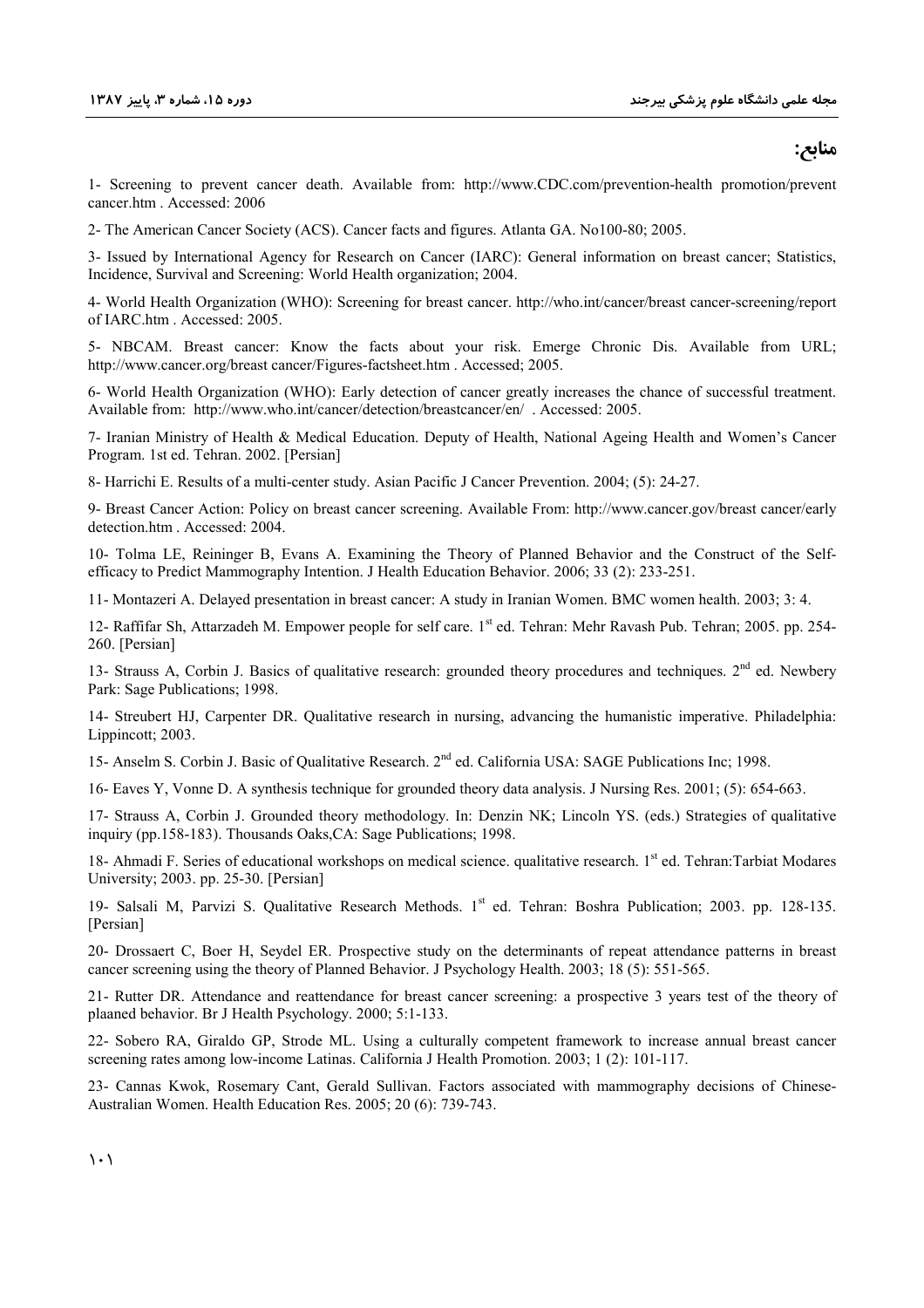24- Dorthe K, Nielsem B, Dyhr L. You can't prevent everything anyway. Family Practice J. 2004; 21 (1): 28-32.

25- Tolma EL, Ureda BM, Evans A. Cognitive motivations associated with screening mammography in Cyprus. Preventive Med. 2003; 36: 363-373.

26- Tracy W, Valerie A. Women's perceptions at familial aspects of breast cancer. J Health Education. 2002;102 (2): 50-59.

27- Salovay P. Williams-Piehota P, Schneider TR, Pizarro J. Matching health messages to locus of control beliefs for promoting mammography Utilization. Psychology and Health. 2004; 19: 407-423.

28- Steele Susan K, Porche Demetruis J. Testing the theory of planned behavior to predict mammography intentions. Nursing Res J. 2005; 54 (5): 332-338.

29- Bohner G, Wanke M. Attitudes and attitude change. Translated by: Sadeghi M. 1<sup>st</sup> ed. Tehran: Savalan Publication; 2003. [Persian]

30- Regina OS, Stewart S, Sabogal F. Access and attitudinal factors related to breast & cervical cancer rescreening. Health Education Behavior. 2003; 30 (3): 337-359.

31- Lisa G, Aspinwall A. Introduction of section: persuasion for the purpose of cancer reduction: Understanding Responses to the Risk Communication's of the National Cancer. Institute Monographs. 2000; 25: 88-93.

32- Salovay P, Rothman JA. Shaping perceptions to motivate healthy behavior: the role of message framing. Psychology Bulltin. 2004; l121 (1): 3-19.

33- Butler T. Principles of health education and health promotion. 2nd ed. USA: Morton Publishing; 2001. pp: 234-247.